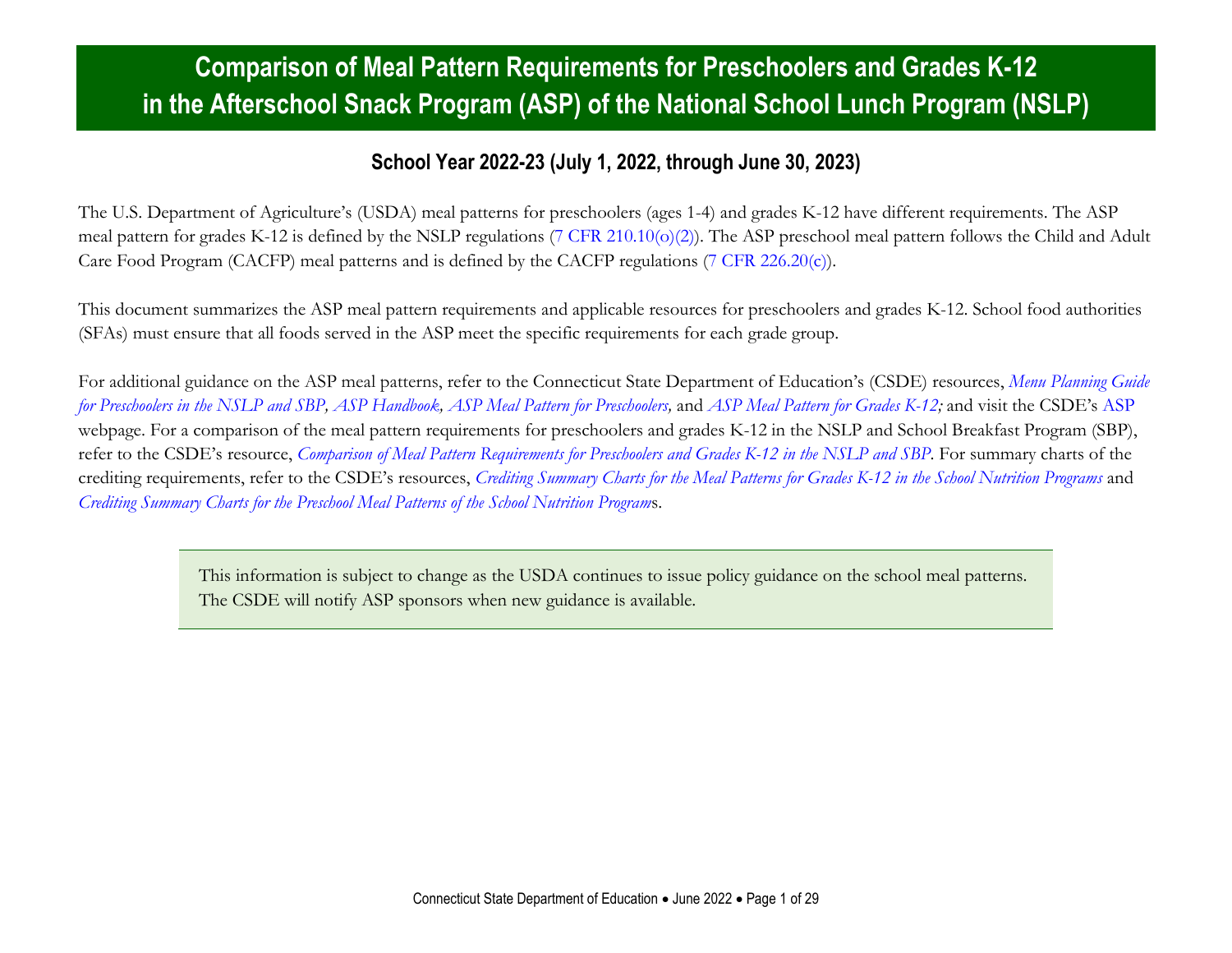#### **Serving the Same Foods to Preschoolers and Grades K-12 in the ASP**

SFAs must consider the different ASP meal pattern requirements for preschoolers and grades K-12 when making menu planning and purchasing decisions for ASP snacks. When SFAs serve the same foods to preschoolers and grades K-12 in the ASP, these foods must comply with the stricter requirements of the preschool meal pattern. For example, since the preschool meal pattern has a sugar limit for yogurt and breakfast cereals but the meal pattern for grades K-12 does not, yogurt and breakfast cereals served to both grade groups must comply with the preschool sugar limits (refer to "[MMA5: Yogurt and Soy Yogurt](#page-8-0)" and "[G11: Sugar Limit for Breakfast Cereals](#page-23-0)"). Other stricter requirements in the ASP preschool meal pattern include prohibition of grain-based desserts (refer to "[G7: Grain-based Desserts](#page-20-0)") and a daily juice limit (refer to "[VF4: Full-strength \(100%\) Juice](#page-11-0)").

#### <span id="page-1-0"></span>**Preschoolers and grades K-12 eating together in the ASP**

SFAs that serve ASP snacks to preschoolers and grades K-12 in the same service area at the same time may choose to 1) follow the gradeappropriate ASP meal patterns for each grade group (i.e., use the preschool ASP meal pattern for ages 1-4 and the K-12 ASP meal pattern for grades K-12); or 2) serve the K-12 ASP meal pattern to both grade groups. SFAs must follow the preschool ASP meal pattern when ASP snacks are served to preschoolers in a different area or at a different time than K-12 students. The USDA allows the option to serve the K-12 ASP meal pattern to preschoolers **only** when preschoolers are co-mingled with K-12 students during the ASP snack service. For more information, refer to [USDA](https://www.fns.usda.gov/school-meals/flexibility-co-mingled-preschool-meals-questions-and-answers)  [Memo SP 37-2017](https://www.fns.usda.gov/school-meals/flexibility-co-mingled-preschool-meals-questions-and-answers)*: Flexibility for Co-Mingled Preschool Meals: Questions and Answers.*

The preschool meal patterns provide the amounts and types of foods that most younger children need for healthy growth and development. The USDA strongly encourages SFAs to find ways to serve grade-appropriate snacks to preschoolers and older students to best address their nutritional needs.

#### **Considerations for Reducing Choking Risks for Young Children**

Children younger than age 4 are at the highest risk of choking. SFAs should consider children's ages and developmental readiness when deciding what foods to offer in school menus. This consideration is especially important when serving young children or children with a disability. Serve foods in the appropriate sizes, shapes, and textures to reduce choking risks. Avoid serving foods that are as wide around as a nickel, which is about the size of a young child's throat. For additional guidance, visit the "[Choking Prevention](https://portal.ct.gov/SDE/Nutrition/Food-Safety-for-Child-Nutrition-Programs/Documents#ChokingPrevention)" section of the CSDE's [Food Safety for Child Nutrition](https://portal.ct.gov/SDE/Nutrition/Food-Safety-for-Child-Nutrition-Programs)  [Programs](https://portal.ct.gov/SDE/Nutrition/Food-Safety-for-Child-Nutrition-Programs) webpage.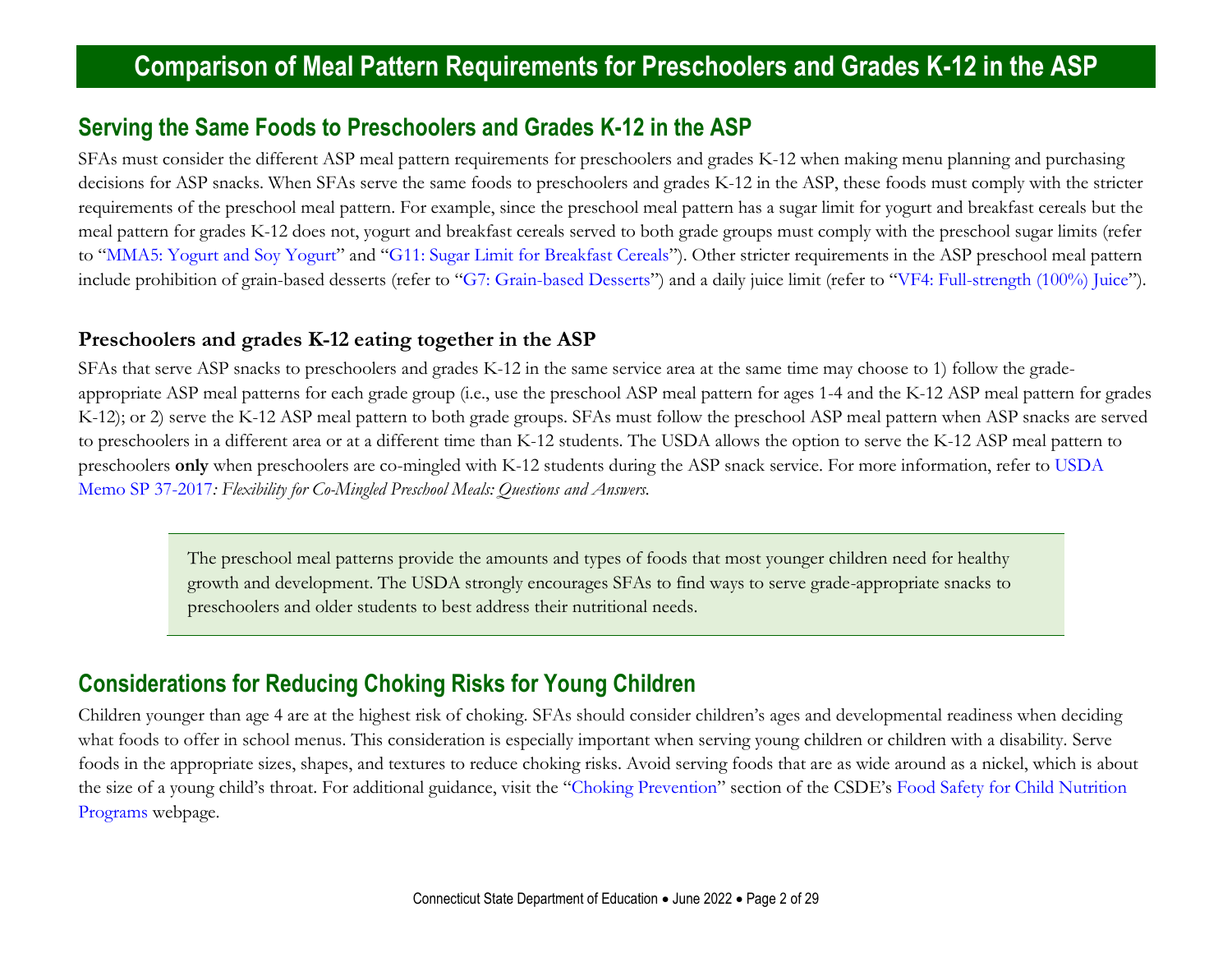| <b>Meal Pattern (MP)</b>      |                                                                                                                                                                                                                                                                                                                                                                                                                                                                                                                                    |                                                                                                                                                                                                                                                      |  |
|-------------------------------|------------------------------------------------------------------------------------------------------------------------------------------------------------------------------------------------------------------------------------------------------------------------------------------------------------------------------------------------------------------------------------------------------------------------------------------------------------------------------------------------------------------------------------|------------------------------------------------------------------------------------------------------------------------------------------------------------------------------------------------------------------------------------------------------|--|
| Requirement                   | <b>ASP Meal Pattern for Preschoolers (Ages 1-4)</b>                                                                                                                                                                                                                                                                                                                                                                                                                                                                                | <b>ASP Meal Pattern for Grades K-12</b>                                                                                                                                                                                                              |  |
| <b>MP1:</b><br>Implementation | The meal patterns for preschoolers in the NSLP, SBP, and SSO are defined by the<br>USDA regulations for the CACFP.<br><b>Resources:</b><br>USDA Final Rule (81 FR 24347): CACFP Meal Pattern Revisions Related to the<br>Healthy, Hunger-Free Kids Act of 2010<br>USDA Final Rule (84 FR 50287): Delayed Implementation of Grains Ounce<br>Equivalents in the Child and Adult Care Food Program<br>USDA Final Rule Corrections (81 FR 75671): CACFP Meal Pattern Revisions<br>Related to the Healthy, Hunger-Free Kids Act of 2010 | <b>Resources:</b><br>National School Lunch Program Regulations<br>$(7 \text{ CFR } 210.10)$<br>USDA Memo SP 24-2020, CACFP 13-2020 and<br>SFSP 13-2020: Questions and Answers for<br>the Child Nutrition Programs during School<br>Year 2020-21 - #5 |  |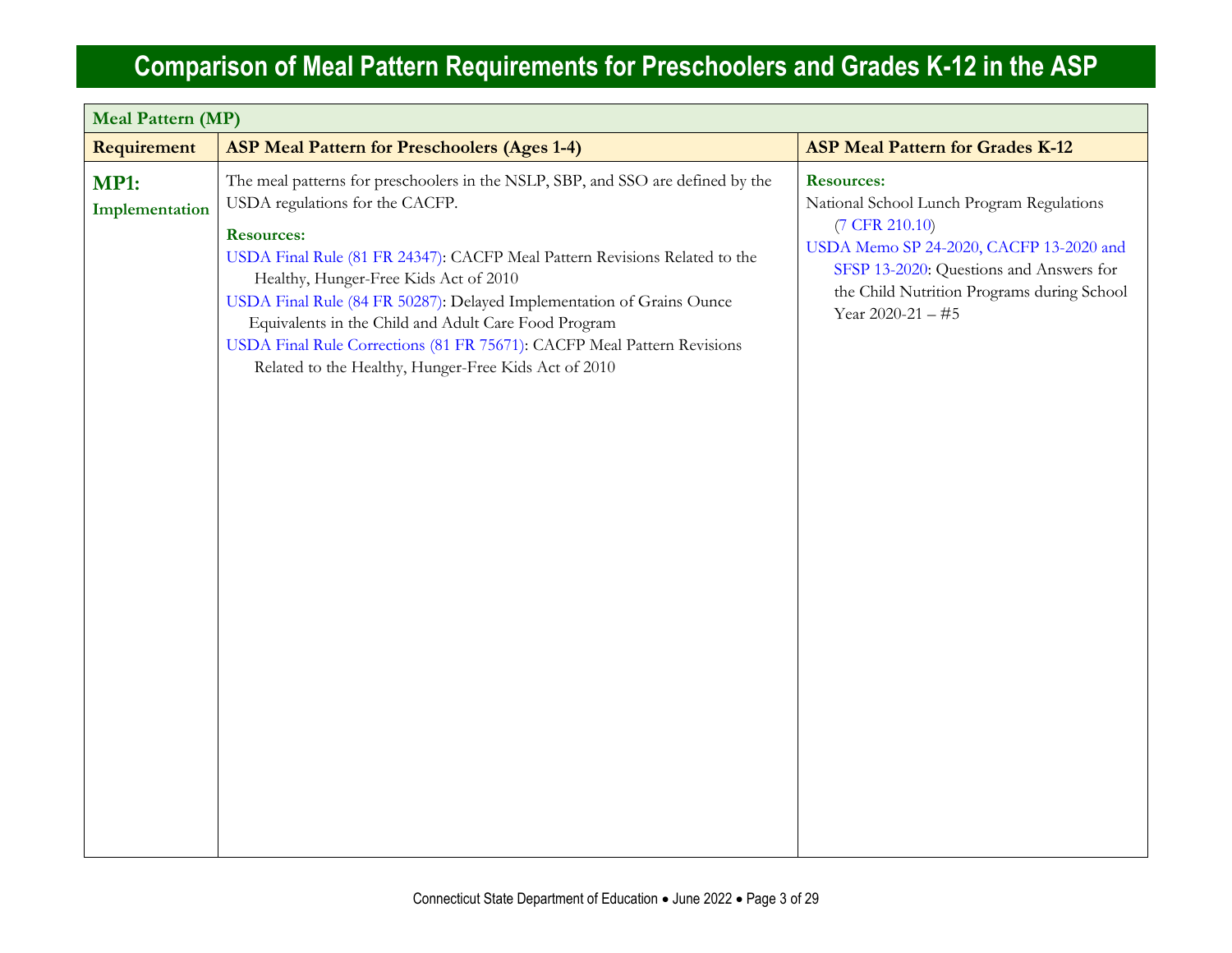| <b>Meal Pattern</b> , continued   |                                                                                                                                                                                                                                                                                   |                                                                                                                                                                                                                                                                              |
|-----------------------------------|-----------------------------------------------------------------------------------------------------------------------------------------------------------------------------------------------------------------------------------------------------------------------------------|------------------------------------------------------------------------------------------------------------------------------------------------------------------------------------------------------------------------------------------------------------------------------|
| Requirement                       | <b>ASP Meal Pattern for Preschoolers (Ages 1-4)</b>                                                                                                                                                                                                                               | <b>ASP Meal Pattern for Grades K-12</b>                                                                                                                                                                                                                                      |
| <b>MP2:</b>                       | Two age groups: Ages 1-2 and ages 3-4.                                                                                                                                                                                                                                            | One grade group: Grades K-12.                                                                                                                                                                                                                                                |
| Age/Grade<br><b>Groups</b>        | When a 5-year-old is in preschool or a 4-year-old is in kindergarten,<br>the SFA may continue to serve the appropriate meal pattern for that<br>grade.                                                                                                                            | <b>Resources:</b><br>ASP Meal Pattern for Grades K-12 (CSDE)                                                                                                                                                                                                                 |
|                                   | <b>Resources:</b><br>ASP Meal Pattern for Preschoolers (CSDE)<br>USDA Memo SP 37-2017: Flexibility for Co-Mingled Preschool<br>Meals: Questions and Answers                                                                                                                       |                                                                                                                                                                                                                                                                              |
| <b>MP3:</b><br>Food<br>components | <b>Required components:</b> Choose two of the five components:<br>1) milk; 2) meat/meat alternates; 3) vegetables; 4) fruits; and<br>5) grains.                                                                                                                                   | Required components: Choose two of the four components:<br>1) milk; 2) meat/meat alternates; 3) vegetables/fruits; and<br>5) grains/breads.                                                                                                                                  |
|                                   | Serving one vegetable and one fruit: Snacks that contain one<br>serving of vegetables (such as carrot sticks) and one serving of fruit<br>(such as apple slices) are reimbursable because they contain two of<br>the five components (vegetables component and fruits component). | Serving one vegetable and one fruit: Snacks that contain one<br>serving of vegetables (such as carrot sticks) and one serving of fruit<br>(such as apple slices) are not reimbursable because they contain only<br>one of the four components (vegetables/fruits component). |
|                                   | Serving more than two food items: Snacks that include more than<br>two food items must include the minimum serving of at least two<br>components.                                                                                                                                 | Serving more than two food items: Snacks that include more than<br>two food items must include the minimum serving of at least two<br>components.                                                                                                                            |
|                                   | <b>Resources:</b><br><b>ASP Handbook (CSDE)</b><br>ASP Meal Pattern for Preschoolers (CSDE)<br>ASP Sample Menu for Ages 3-4 (CSDE)<br><b>CACFP Best Practices (USDA)</b>                                                                                                          | <b>Resources:</b><br><b>ASP Handbook (CSDE)</b><br>ASP Meal Pattern for Grades K-12 (CSDE)<br>ASP Sample Menu for Grades K-12 (CSDE)                                                                                                                                         |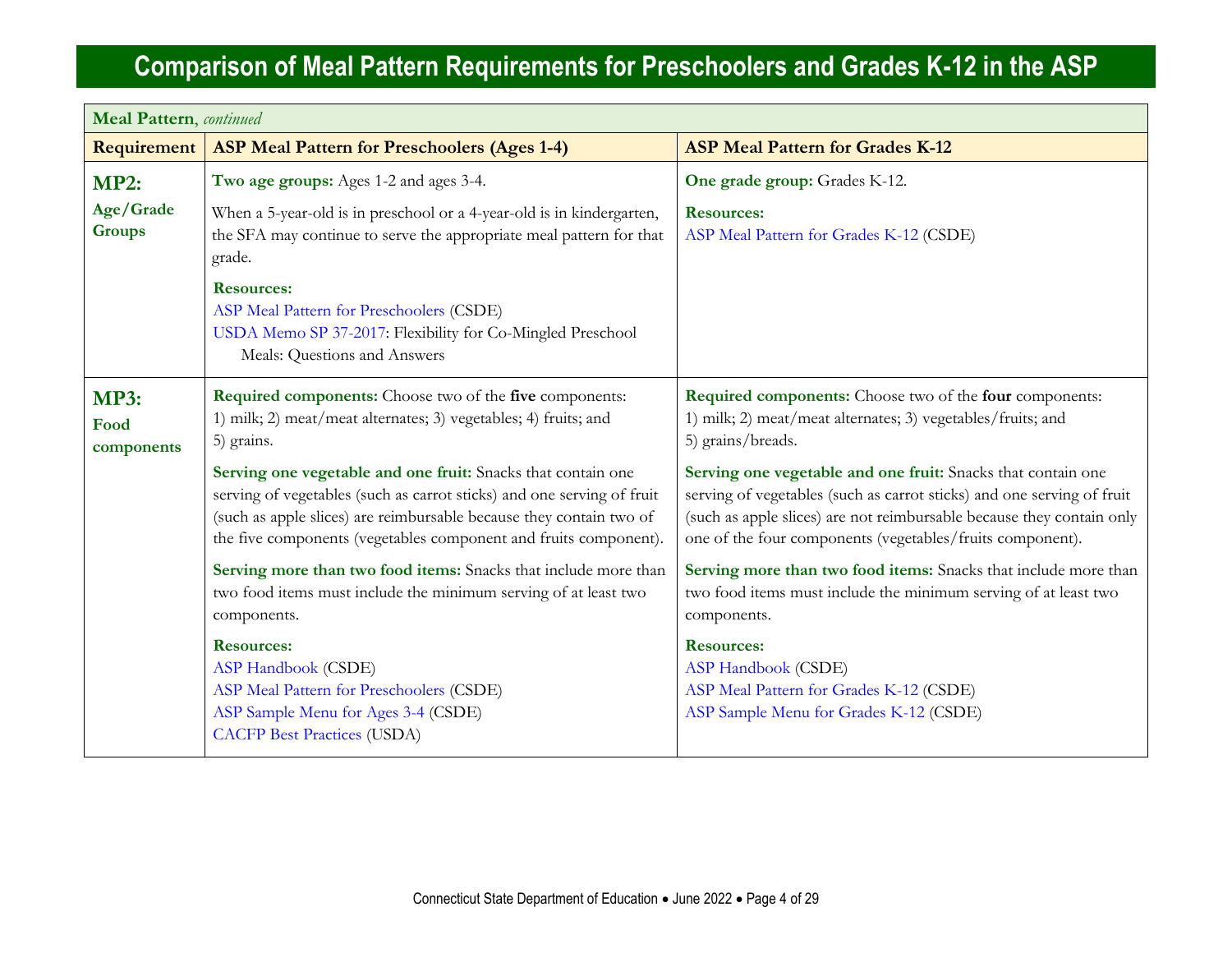| Milk Component (M) |                                                                                                                                                                                                                                                                                                                                                                                                                                                                                                                                                                                                                                                                                                                                                                                                                                                                                                                                                                                                                                                                                                                                                                                                                                   |                                                                                                                                                                                                                                                                                                                                                                                                                                                                                                                                                                                                                                                                                                                                                                                                                                                                                                                                                                                                                                                                                                                                   |
|--------------------|-----------------------------------------------------------------------------------------------------------------------------------------------------------------------------------------------------------------------------------------------------------------------------------------------------------------------------------------------------------------------------------------------------------------------------------------------------------------------------------------------------------------------------------------------------------------------------------------------------------------------------------------------------------------------------------------------------------------------------------------------------------------------------------------------------------------------------------------------------------------------------------------------------------------------------------------------------------------------------------------------------------------------------------------------------------------------------------------------------------------------------------------------------------------------------------------------------------------------------------|-----------------------------------------------------------------------------------------------------------------------------------------------------------------------------------------------------------------------------------------------------------------------------------------------------------------------------------------------------------------------------------------------------------------------------------------------------------------------------------------------------------------------------------------------------------------------------------------------------------------------------------------------------------------------------------------------------------------------------------------------------------------------------------------------------------------------------------------------------------------------------------------------------------------------------------------------------------------------------------------------------------------------------------------------------------------------------------------------------------------------------------|
| Requirement        | <b>ASP Meal Pattern for Preschoolers (Ages 1-4)</b>                                                                                                                                                                                                                                                                                                                                                                                                                                                                                                                                                                                                                                                                                                                                                                                                                                                                                                                                                                                                                                                                                                                                                                               | <b>ASP Meal Pattern for Grades K-12</b>                                                                                                                                                                                                                                                                                                                                                                                                                                                                                                                                                                                                                                                                                                                                                                                                                                                                                                                                                                                                                                                                                           |
| M1:<br><b>Milk</b> | Allowable types of milk: Whole milk for ages 1-2 and low-fat or<br>fat-free milk for ages 3-4. Milk must be unflavored. Breastmilk<br>meets the milk component and may be served in place of fluid milk.<br>Milk variety: Not required. SFAs may serve one type of allowable<br>milk to all preschoolers.<br>State milk requirement: In addition to the USDA requirements, all<br>milk served in public schools must meet the beverage requirements<br>of Section 10-221q of the Connecticut General Statutes (C.G.S.).<br>Milk cannot contain more than 4 grams of sugars per ounce.<br>Products that meet federal and state requirements are included in list<br>16 on the CSDE's List of Acceptable Foods and Beverages<br>webpage.<br>Beverage limit: Only one of the two components may be a<br>creditable beverage. Milk cannot be served when juice is the only<br>other snack component.<br><b>Resources:</b><br>Beverage Requirements (CSDE webpage)<br>List of Acceptable Foods and Beverages (CSDE webpage)<br>Milk Component for Preschoolers (CSDE webpage)<br>Serving Milk in the CACFP (USDA)<br>USDA Memo CACFP 17-2016: Nutrition Requirements for Fluid<br>Milk and Fluid Milk Substitutions in the CACFP, Q&As | Allowable types of milk: Low-fat (1%) milk and fat-free milk,<br>either unflavored or flavored.<br>Milk variety: Not required. SFAs may serve one type of allowable<br>milk to all grades.<br>State milk requirement: In addition to USDA requirements, all<br>milk served in public schools must meet the beverage requirements<br>of the Connecticut General Statutes (C.G.S.) Section 10-221q. Milk<br>cannot contain more than 4 grams of sugars per ounce. Products<br>that meet federal and state requirements are included in list 16 on<br>the CSDE's List of Acceptable Foods and Beverages webpage.<br>Beverage limit: Only one of the two components may be a<br>creditable beverage. Milk cannot be served when juice is the only<br>other snack component.<br><b>Resources:</b><br>Beverage Requirements (CSDE webpage)<br>CSDE Operational Memorandum No. 06-19: Summary of Federal<br>and State Milk Requirements for the NSLP, SBP, SSO of the<br>NSLP, ASP of the NSLP, and Special Milk Program (SMP)<br>List of Acceptable Foods and Beverages (CSDE webpage)<br>Milk Component for Grades K-12 (CSDE webpage) |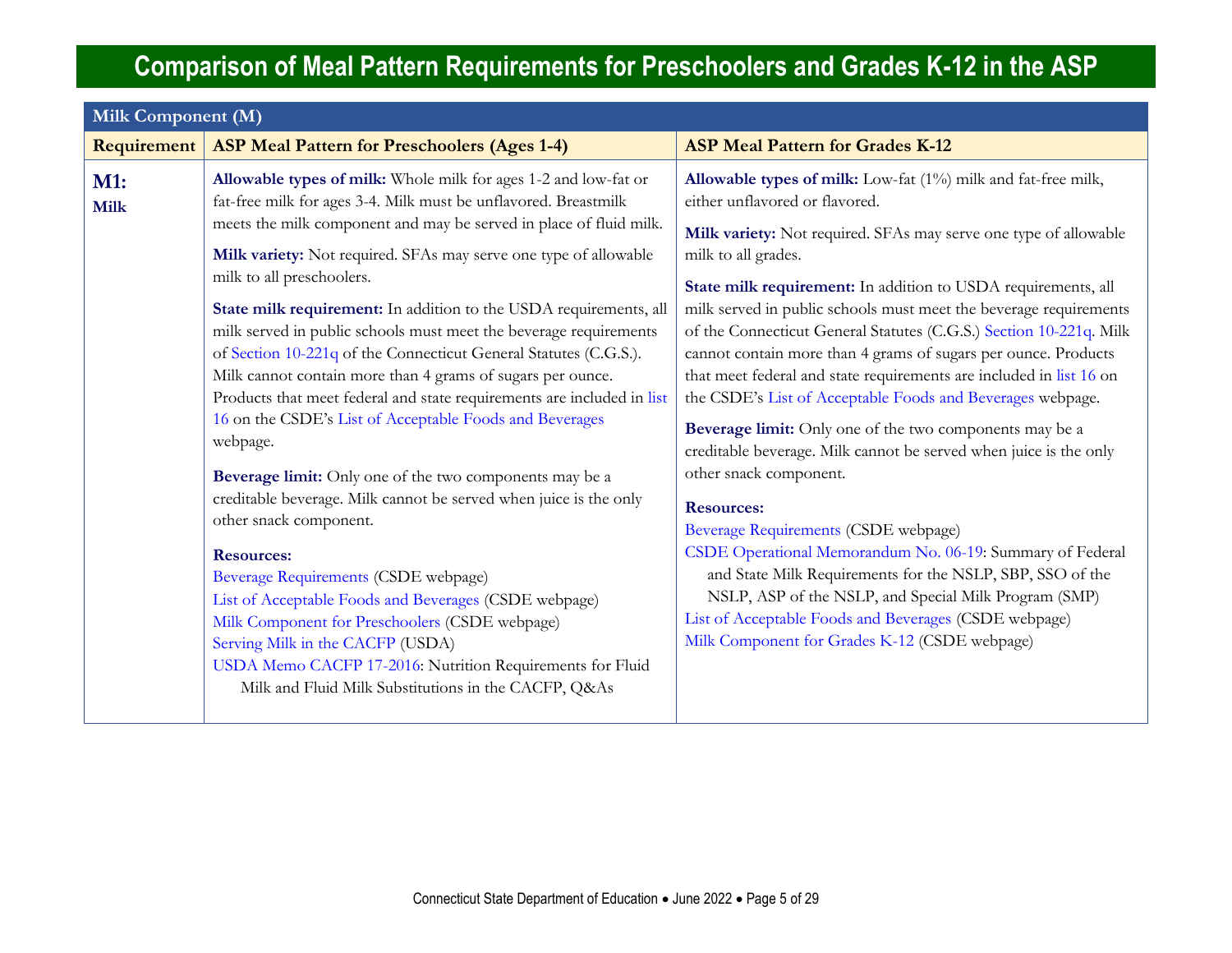| <b>Milk Component</b> , continued<br>Requirement                     | <b>ASP Meal Pattern for Preschoolers (Ages 1-4)</b>                                                                                                                                                                                                                                                                                                                                                                                                                                                                                         | <b>ASP Meal Pattern for Grades K-12</b>                                                                                                                                                                                                                                                                                                                                                                                                                                                                                                     |
|----------------------------------------------------------------------|---------------------------------------------------------------------------------------------------------------------------------------------------------------------------------------------------------------------------------------------------------------------------------------------------------------------------------------------------------------------------------------------------------------------------------------------------------------------------------------------------------------------------------------------|---------------------------------------------------------------------------------------------------------------------------------------------------------------------------------------------------------------------------------------------------------------------------------------------------------------------------------------------------------------------------------------------------------------------------------------------------------------------------------------------------------------------------------------------|
| M2:<br>Nondairy<br><b>Milk</b><br><b>Substitutes</b><br>for Children | Allowable nondairy beverages: Nondairy beverages that are<br>nutritionally equivalent to cow's milk may be served to children with<br>special dietary needs if requested in writing by a parent or guardian.<br>The nutrition standards for fluid milk substitutes are defined by the<br>regulations for the NSLP (7 CFR 210.10).                                                                                                                                                                                                           | Allowable nondairy beverages: Nondairy beverages that are<br>nutritionally equivalent to cow's milk may be served to children with<br>special dietary needs if requested in writing by a parent or guardian.<br>The nutrition standards for fluid milk substitutes are defined by the<br>regulations for the NSLP (7 CFR 210.10).                                                                                                                                                                                                           |
| without a<br><b>Disability</b>                                       | Other beverages: SFAs cannot offer any other beverages (including<br>water and juice) in place of milk for reimbursable meals in the NSLP<br>and SBP.                                                                                                                                                                                                                                                                                                                                                                                       | Other beverages: SFAs cannot offer any other beverages<br>(including water and juice) in place of milk for reimbursable meals in<br>the NSLP and SBP.                                                                                                                                                                                                                                                                                                                                                                                       |
|                                                                      | State requirement: In addition to the USDA requirements, all<br>nondairy milk substitutes served in public schools must meet the<br>beverage requirements of C.G.S. Section 10-221q. Nondairy milk<br>substitutes must contain no more than 4 grams of sugar per fluid<br>ounce, no more than 35 percent of calories from fat, and no more<br>than 10 percent of calories from saturated fat. Products that meet<br>federal and state requirements are included in list 17 on the CSDE's<br>List of Acceptable Foods and Beverages webpage. | State requirement: In addition to the USDA requirements, all<br>nondairy milk substitutes served in public schools must meet the<br>beverage requirements of C.G.S. Section 10-221q. Nondairy milk<br>substitutes must contain no more than 4 grams of sugar per fluid<br>ounce, no more than 35 percent of calories from fat, and no more<br>than 10 percent of calories from saturated fat. Products that meet<br>federal and state requirements are included in list 17 on the CSDE's<br>List of Acceptable Foods and Beverages webpage. |
|                                                                      | <b>Resources:</b><br>Accommodating Special Diets in School Nutrition Programs<br>(CSDE)<br>Allowable Milk Substitutes for Children without Disabilities in the<br><b>USDA School Nutrition Programs (CSDE)</b><br>Beverage Requirements (CSDE webpage)                                                                                                                                                                                                                                                                                      | <b>Resources:</b><br>Accommodating Special Diets in School Nutrition Programs<br>(CSDE)<br>Allowable Milk Substitutes for Children without Disabilities in the<br><b>USDA School Nutrition Programs (CSDE)</b><br>Beverage Requirements (CSDE webpage)                                                                                                                                                                                                                                                                                      |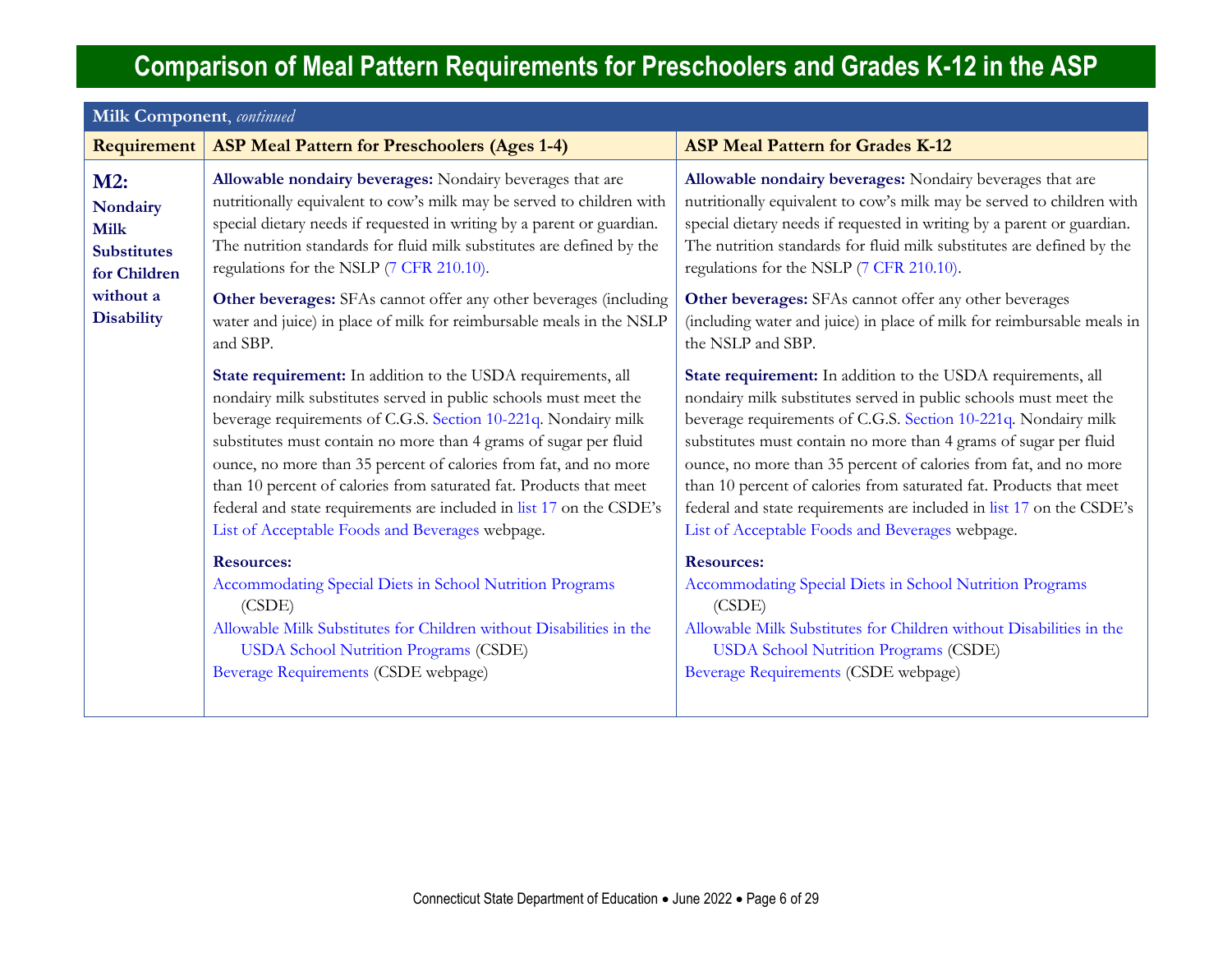| Requirement<br><b>ASP Meal Pattern for Preschoolers (Ages 1-4)</b><br><b>ASP Meal Pattern for Grades K-12</b><br>Amount: The preschool meal patterns list the meat/meat<br>Same<br><b>MMA1:</b><br>alternates component in <b>ounces</b> . A 1-ounce serving of the<br><b>Serving Size</b><br>meat/meat alternates component equals:<br>1 ounce of lean meat, poultry, or fish;<br>1 ounce of cheese (low-fat recommended);<br>2 ounces of cottage or ricotta cheese, cheese food/spread,<br>or cheese substitute (low-fat recommended);<br>1/4 cup of cooked beans and peas (legumes), e.g., kidney<br>$\bullet$<br>beans, chick peas (garbanzo beans), lentils, and split peas;<br>$\frac{1}{2}$ large egg;<br>$\bullet$<br>2 tablespoons of nut or seed butters, e.g., peanut butter,<br>almond butter, cashew butter, and sunflower seed butter;<br>1 ounce of nuts or seeds, e.g., almonds, Brazil nuts,<br>$\bullet$<br>cashews, filberts, macadamia nuts, peanuts, pecans, pine<br>nuts, pistachios, soy nuts, and walnuts;<br>$\frac{1}{4}$ cup (2.2 ounces) of commercial tofu containing at least 5<br>$\bullet$<br>grams of protein;<br>1 ounce of tempeh (refer to "MMA3: Tempeh");<br>$\bullet$<br>3 ounces of surimi (refer to "MMA2: Surimi");<br>$\frac{1}{2}$ cup (volume) or 4 ounces (weight) of yogurt or soy<br>٠<br>yogurt containing no more than 3.83 grams of sugars per<br>ounce (refer to "MMA5: Yogurt and Soy Yogurt"); and | <b>Meat/Meat Alternates Component (MMA)</b> |  |  |
|----------------------------------------------------------------------------------------------------------------------------------------------------------------------------------------------------------------------------------------------------------------------------------------------------------------------------------------------------------------------------------------------------------------------------------------------------------------------------------------------------------------------------------------------------------------------------------------------------------------------------------------------------------------------------------------------------------------------------------------------------------------------------------------------------------------------------------------------------------------------------------------------------------------------------------------------------------------------------------------------------------------------------------------------------------------------------------------------------------------------------------------------------------------------------------------------------------------------------------------------------------------------------------------------------------------------------------------------------------------------------------------------------------------------------------------------------------|---------------------------------------------|--|--|
|                                                                                                                                                                                                                                                                                                                                                                                                                                                                                                                                                                                                                                                                                                                                                                                                                                                                                                                                                                                                                                                                                                                                                                                                                                                                                                                                                                                                                                                          |                                             |  |  |
|                                                                                                                                                                                                                                                                                                                                                                                                                                                                                                                                                                                                                                                                                                                                                                                                                                                                                                                                                                                                                                                                                                                                                                                                                                                                                                                                                                                                                                                          |                                             |  |  |
| 1 ounce of alternate protein product (APP) that meets the<br>$\bullet$<br>USDA's APP requirements.                                                                                                                                                                                                                                                                                                                                                                                                                                                                                                                                                                                                                                                                                                                                                                                                                                                                                                                                                                                                                                                                                                                                                                                                                                                                                                                                                       |                                             |  |  |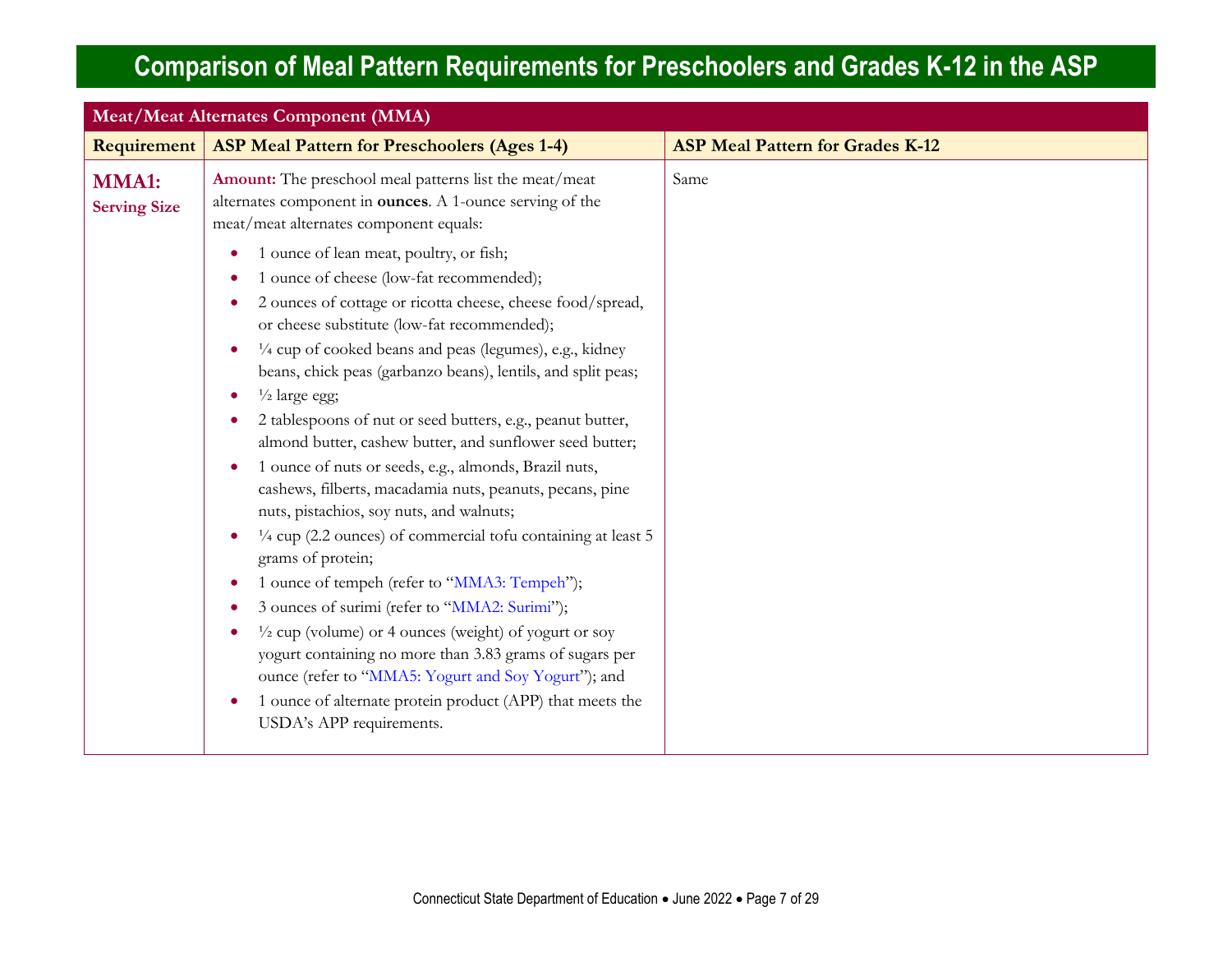<span id="page-7-0"></span>

| <b>Meat/Meat Alternates Component</b> , continued |                                                                                                                                                                                                                                                                                                                                                                                                       |                                         |
|---------------------------------------------------|-------------------------------------------------------------------------------------------------------------------------------------------------------------------------------------------------------------------------------------------------------------------------------------------------------------------------------------------------------------------------------------------------------|-----------------------------------------|
| Requirement                                       | <b>ASP Meal Pattern for Preschoolers (Ages 1-4)</b>                                                                                                                                                                                                                                                                                                                                                   | <b>ASP Meal Pattern for Grades K-12</b> |
| <b>MMA1:</b><br><b>Serving Size,</b><br>continued | Edible portion: The serving size of the meat/meat alternates<br>component refers to the edible portion of cooked lean meat,<br>poultry, or fish, e.g., cooked lean meat without bone, breading,<br>binders, extenders, or other ingredients. A serving of the<br>meat/meat alternates component is sometimes more than a<br>measured ounce, depending on the food's density and nutrition<br>content. | Same                                    |
|                                                   | <b>Resources:</b><br>Food Buying Guide Section 1: Overview of Crediting<br>Requirements for the Meat/Meat Alternates Component<br>(USDA)<br>Food Buying Guide Section 1: Yield Table for Meat/Meat<br>Alternates(USDA)<br>Meat/Meat Alternates Component for Preschoolers (CSDE<br>webpage)<br>Recipe Analysis Workbook (USDA's Food Buying Guide for<br>Child Nutrition Programs)                    |                                         |
| MMA2:<br>Surimi                                   | Crediting: A 3-ounce serving of surimi credits as 1 ounce of the<br>meat/meat alternates component. To credit surimi seafood<br>differently, SFAs must obtain a CN label or manufacturer's PFS<br>that documents how the crediting is determined.<br><b>Resources:</b><br>USDA Memo SP 24-2019, CACFP 11-2019 and SFSP 10-2019:<br>Crediting Surimi Seafood in the Child Nutrition Programs.          | Same                                    |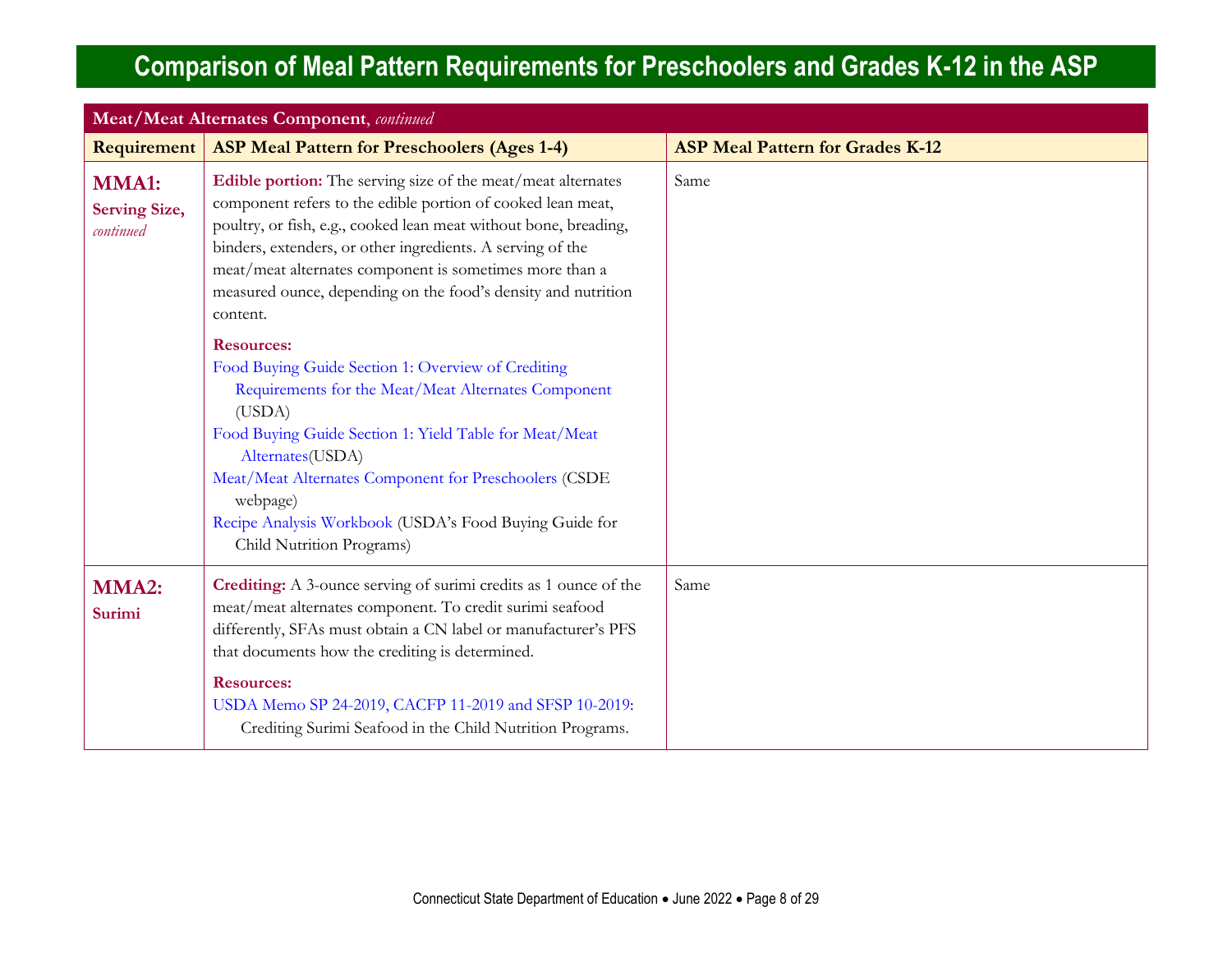<span id="page-8-1"></span><span id="page-8-0"></span>

| <b>Meat/Meat Alternates Component</b> , continued   |                                                                                                                                                                                                                                                                                                                                                                                                                              |                                                                                                                                                                                                                                                                                                                                                                                                                                                                                                                       |
|-----------------------------------------------------|------------------------------------------------------------------------------------------------------------------------------------------------------------------------------------------------------------------------------------------------------------------------------------------------------------------------------------------------------------------------------------------------------------------------------|-----------------------------------------------------------------------------------------------------------------------------------------------------------------------------------------------------------------------------------------------------------------------------------------------------------------------------------------------------------------------------------------------------------------------------------------------------------------------------------------------------------------------|
| Requirement                                         | <b>ASP Meal Pattern for Preschoolers (Ages 1-4)</b>                                                                                                                                                                                                                                                                                                                                                                          | <b>ASP Meal Pattern for Grades K-12</b>                                                                                                                                                                                                                                                                                                                                                                                                                                                                               |
| MMA3:<br>Tempeh                                     | Crediting: A 1-ounce serving of tempeh credits as 1 ounce of the meat/meat<br>alternates component. This method of crediting applies only to tempeh products<br>whose ingredients are limited to soybeans (or other legumes), water, tempeh culture,<br>and for some varieties, vinegar, seasonings, and herbs. If a tempeh product contains<br>other ingredients, SFAs must obtain a CN label or PFS to document crediting. | Same                                                                                                                                                                                                                                                                                                                                                                                                                                                                                                                  |
|                                                     | <b>Resources:</b><br>USDA Memo SP 25-2019, CACFP 12-2019 and SFSP 11-2019: Crediting Tempeh in the<br><b>Child Nutrition Programs</b><br>USDA Webinar: Additional Meat/Meat Alternates Options for CNPs: Crediting<br>Tempeh and Surimi                                                                                                                                                                                      |                                                                                                                                                                                                                                                                                                                                                                                                                                                                                                                       |
| MMA4:<br>Tofu and<br><b>Tofu</b><br><b>Products</b> | Crediting: Tofu and tofu products credit as 1 ounce of the meat/meat alternates<br>component if they contain 5 grams of protein in 2.2 ounces by weight $(1/4$ cup).<br><b>Resources:</b><br>Crediting Tofu and Tofu Products in the NSLP and SBP (CSDE)<br>USDA Memo SP 53-2016 and CACFP 21-2016: Crediting Tofu and Soy Yogurt<br>Products in the School Meal Programs and the CACFP                                      | Same                                                                                                                                                                                                                                                                                                                                                                                                                                                                                                                  |
| MMA5:<br><b>Yogurt</b> and<br><b>Soy Yogurt</b>     | Sugar limit: No more than 23 grams of total sugars<br>per 6 ounces (≤3.83 grams per ounce).<br><b>Resources:</b><br>Calculating Sugar Limits for Yogurt in the CACFP (USDA)<br>Choose Yogurts that are Lower in Added Sugars (USDA)<br>Crediting Yogurt for Preschoolers in the NSLP and SBP (CSDE)                                                                                                                          | Sugar limit: None<br>Serving the same yogurt/soy yogurt to<br>preschoolers and grades K-12: If SFAs serve the<br>same yogurt or soy yogurt to preschoolers and<br>grades K-12, these foods must comply with the<br>preschool sugar limit for yogurt and soy yogurt.<br>The exception is when SFAs choose to follow the<br>K-12 meal pattern for preschoolers and grades K-5<br>who eat in the same service area at the same time<br>(refer to "Preschoolers and grades K-5 eating<br>together in the ASP" on page 2). |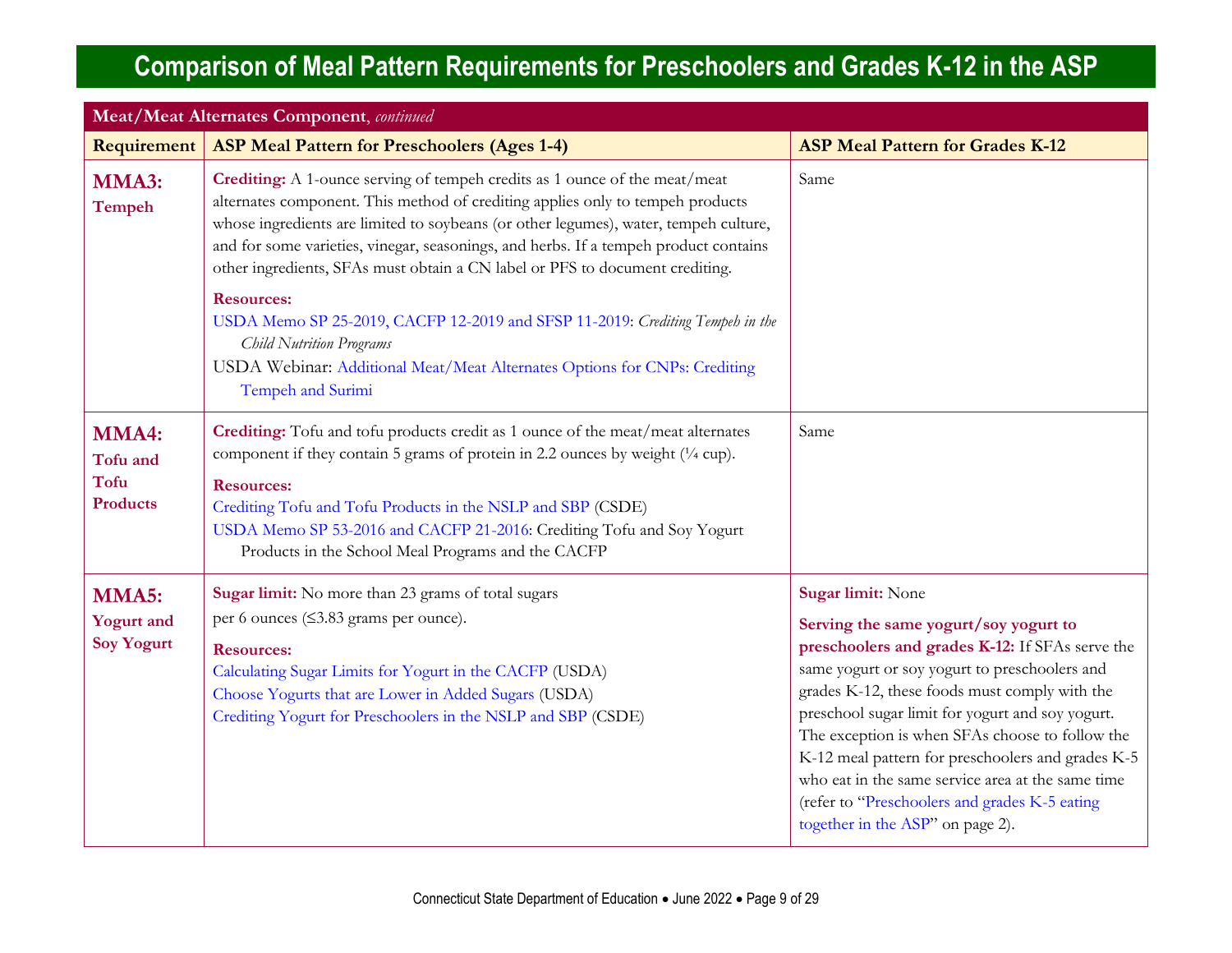| <b>Vegetables Component and Fruits Component (VF)</b>              |                                                                                                                                                                                                                                                                                                                                                                                                                                                                                                                                                                                                                                                                                                                                                                                                                                                                                                                                                                                                                                                                                                                                                                                                                                                             |                                                                                                                                                                                                                                                                                                                                                                                                                                                                                                                                                                                                                                                                                                       |  |
|--------------------------------------------------------------------|-------------------------------------------------------------------------------------------------------------------------------------------------------------------------------------------------------------------------------------------------------------------------------------------------------------------------------------------------------------------------------------------------------------------------------------------------------------------------------------------------------------------------------------------------------------------------------------------------------------------------------------------------------------------------------------------------------------------------------------------------------------------------------------------------------------------------------------------------------------------------------------------------------------------------------------------------------------------------------------------------------------------------------------------------------------------------------------------------------------------------------------------------------------------------------------------------------------------------------------------------------------|-------------------------------------------------------------------------------------------------------------------------------------------------------------------------------------------------------------------------------------------------------------------------------------------------------------------------------------------------------------------------------------------------------------------------------------------------------------------------------------------------------------------------------------------------------------------------------------------------------------------------------------------------------------------------------------------------------|--|
| Requirement                                                        | <b>ASP Meal Pattern for Preschoolers (Ages 1-4)</b>                                                                                                                                                                                                                                                                                                                                                                                                                                                                                                                                                                                                                                                                                                                                                                                                                                                                                                                                                                                                                                                                                                                                                                                                         | <b>ASP Meal Pattern for Grades K-12</b>                                                                                                                                                                                                                                                                                                                                                                                                                                                                                                                                                                                                                                                               |  |
| <b>VF1:</b><br><b>Components</b>                                   | <b>Components:</b> Vegetables and fruits are two separate components.<br><b>Resources:</b><br>USDA Memo CACFP 09-2017: Vegetable and Fruit Requirements in<br>the Child and Adult Care Food Program; Questions and Answers<br>Fruits Component for Preschoolers (CSDE webpage)<br>Vegetables Component for Preschoolers (CSDE webpage)                                                                                                                                                                                                                                                                                                                                                                                                                                                                                                                                                                                                                                                                                                                                                                                                                                                                                                                      | <b>Components:</b> Vegetables and fruits are one component.                                                                                                                                                                                                                                                                                                                                                                                                                                                                                                                                                                                                                                           |  |
| <b>VF2:</b><br><b>Crediting</b><br><b>Vegetables</b><br>and Fruits | Crediting amounts: All vegetables and fruits credit based on the<br>served volume, except for dried fruits and raw leafy greens.<br>Dried fruits: Credit as twice the amount served, e.g., 1/4 cup<br>$\bullet$<br>of dried fruit equals 1/2 cup of the fruits component. Examples<br>of dried fruits include raisins, apricots, dried cherries, dried<br>cranberries, dried blueberries, mixed dried fruit, and dried<br>coconut.<br>Raw leafy greens: Credit as half the amount served, e.g.,<br>$\bullet$<br>1 cup of raw leafy greens equals 1/2 cup of the vegetables<br>component. Examples of raw leafy greens include kale, greens<br>(e.g., beet, collard, mustard, and turnip), spinach, arugula, and<br>lettuce such as iceberg, romaine, Boston, Bibb, red leaf, and<br>spring mix.<br><b>Resources:</b><br>Food Buying Guide Section 2: Overview of Crediting Requirements for<br>the Vegetables Component (USDA)<br>Food Buying Guide Section 2: Yield Table for Vegetables (USDA)<br>Food Buying Guide Section 3: Overview of Crediting Requirements for<br>the Fruits Component (USDA)<br>Food Buying Guide Section 3: Yield Table for Fruits (USDA)<br>Recipe Analysis Workbook (USDA's Food Buying Guide for Child<br>Nutrition Programs) | Crediting amounts: All vegetables and fruits credit based on<br>the served volume, including dried fruits and raw leafy greens,<br>e.g., e.g., 1/2 cup of fruits or vegetables credit as 1/2 cup of the<br>vegetables/fruits component<br><b>Resources:</b><br>Food Buying Guide Section 2: Overview of Crediting<br>Requirements for the Vegetables Component (USDA)<br>Food Buying Guide Section 2: Yield Table for Vegetables<br>(USDA)<br>Food Buying Guide Section 3: Overview of Crediting<br>Requirements for the Fruits Component (USDA)<br>Food Buying Guide Section 3: Yield Table for Fruits (USDA)<br>Recipe Analysis Workbook (USDA's Food Buying Guide for<br>Child Nutrition Programs) |  |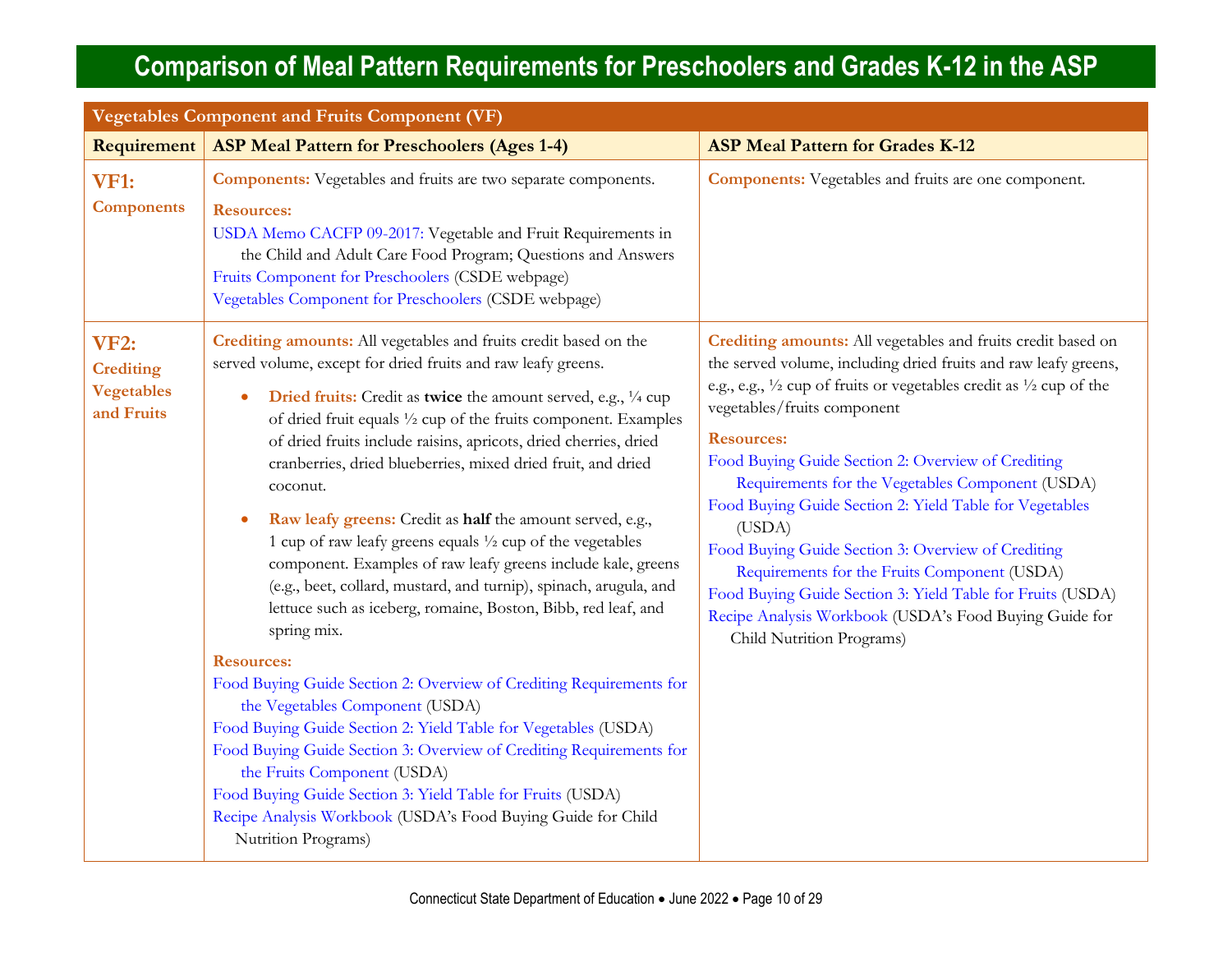| <b>Vegetables Component and Fruits Component (VF)</b> |                                                                                                                                                                                                                                               |                                                                                                                                                                                                                                     |  |
|-------------------------------------------------------|-----------------------------------------------------------------------------------------------------------------------------------------------------------------------------------------------------------------------------------------------|-------------------------------------------------------------------------------------------------------------------------------------------------------------------------------------------------------------------------------------|--|
| Requirement                                           | <b>ASP Meal Pattern for Preschoolers (Ages 1-4)</b>                                                                                                                                                                                           | <b>ASP Meal Pattern for Grades K-12</b>                                                                                                                                                                                             |  |
| <b>VF3:</b><br>Coconut                                | Fresh and frozen coconut: Credit as the fruits component based on<br>the served volume. For example, 1/8 cup of fresh or frozen coconut<br>credits as $\frac{1}{8}$ cup of the fruits component. The minimum serving is $\frac{1}{8}$<br>cup. | Fresh and frozen coconut: Credit as the fruits component<br>based on the served volume. For example, 1/8 cup of fresh or<br>frozen coconut credits as 1/8 cup of the fruits component. The<br>minimum serving is $\frac{1}{8}$ cup. |  |
|                                                       | Dried coconut: Credits the same as other dried fruits, i.e., as twice the<br>volume served (refer to "VF2: Crediting Vegetables and Fruits").<br>Coconut water: Juices labeled as 100 percent juice, including coconut                        | Dried coconut: Credits the same as other dried fruits, i.e., based<br>on the served volume (refer to "VF2: Crediting Vegetables and<br>Fruits").                                                                                    |  |
|                                                       | water, credit toward the fruits component based on the served volume.<br>SFAs must count coconut water with all other juices toward the juice<br>limit (refer to "VF4: Full-strength (100%) juice").                                          | <b>Coconut water:</b> Juices labeled as 100 percent juice, including<br>coconut water, credit toward the fruits component based on the<br>served volume (refer to "VF4: Full-strength (100%) juice").                               |  |
|                                                       | Crediting considerations: Menu planners should consider coconut's<br>high caloric and saturated fat content, which may limit its frequency in<br>school menus. Coconut flour, coconut oil, and coconut milk do not<br>credit.                 | Crediting considerations: Menu planners should consider<br>coconut's high caloric and saturated fat content, which may limit<br>its frequency in school menus. Coconut flour, coconut oil, and<br>coconut milk do not credit.       |  |
|                                                       | Noncreditable coconut products: Coconut flour, coconut oil, and<br>coconut milk                                                                                                                                                               | Noncreditable coconut products: Coconut flour, coconut oil,<br>and coconut milk                                                                                                                                                     |  |
|                                                       | <b>Resources:</b><br>USDA Memo SP 34-2019, CACFP 15-2019 and SFSP 15-2019: Crediting<br>Coconut, Hominy, Corn Masa, and Masa Harina in the Child Nutrition<br>Programs:                                                                       | <b>Resources:</b><br>USDA Memo SP 34-2019, CACFP 15-2019 and SFSP 15-2019:<br>Crediting Coconut, Hominy, Corn Masa, and Masa Harina in the<br><b>Child Nutrition Programs:</b>                                                      |  |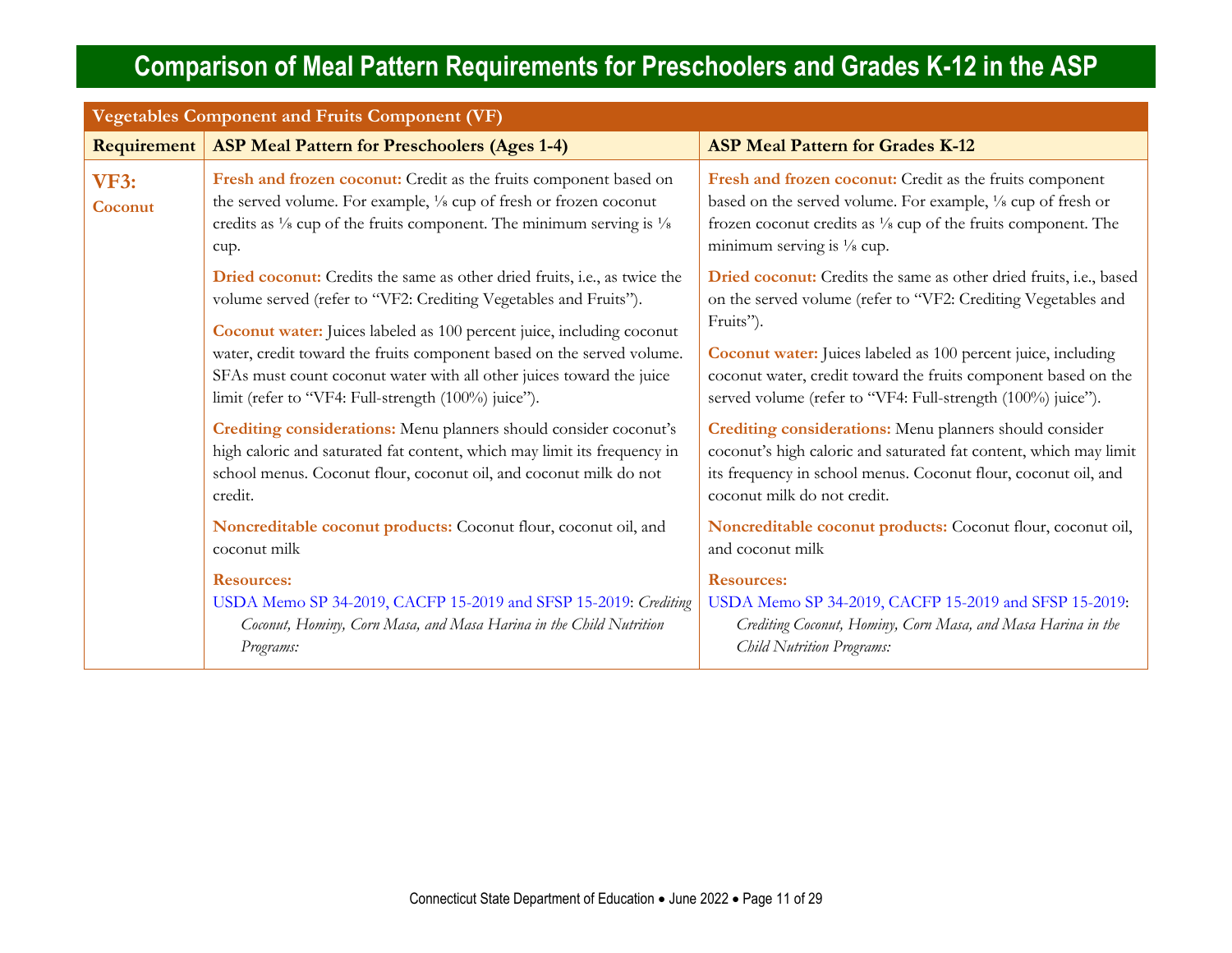<span id="page-11-0"></span>

| Vegetables Component and Fruits Component, continued   |                                                                                                                                                                                                                                                                                                                                                                                                                                                                                                                                                                                                                                                                                                                                                                                                                                                                                                                                                                                                                                                                                                                                                                                                                                                                                                                                                                                                                                                                                                                                                                                                                                                                                                                                                                                                         |                                                                                                                                                                                                                                                                                                                                                                                                                                                                                                                                                                                                                                                                                                                              |  |
|--------------------------------------------------------|---------------------------------------------------------------------------------------------------------------------------------------------------------------------------------------------------------------------------------------------------------------------------------------------------------------------------------------------------------------------------------------------------------------------------------------------------------------------------------------------------------------------------------------------------------------------------------------------------------------------------------------------------------------------------------------------------------------------------------------------------------------------------------------------------------------------------------------------------------------------------------------------------------------------------------------------------------------------------------------------------------------------------------------------------------------------------------------------------------------------------------------------------------------------------------------------------------------------------------------------------------------------------------------------------------------------------------------------------------------------------------------------------------------------------------------------------------------------------------------------------------------------------------------------------------------------------------------------------------------------------------------------------------------------------------------------------------------------------------------------------------------------------------------------------------|------------------------------------------------------------------------------------------------------------------------------------------------------------------------------------------------------------------------------------------------------------------------------------------------------------------------------------------------------------------------------------------------------------------------------------------------------------------------------------------------------------------------------------------------------------------------------------------------------------------------------------------------------------------------------------------------------------------------------|--|
| Requirement                                            | <b>ASP Meal Pattern for Preschoolers (Ages 1-4)</b>                                                                                                                                                                                                                                                                                                                                                                                                                                                                                                                                                                                                                                                                                                                                                                                                                                                                                                                                                                                                                                                                                                                                                                                                                                                                                                                                                                                                                                                                                                                                                                                                                                                                                                                                                     | <b>ASP Meal Pattern for Grades K-12</b>                                                                                                                                                                                                                                                                                                                                                                                                                                                                                                                                                                                                                                                                                      |  |
| <b>VF4:</b><br><b>Full-strength</b><br>$(100\%)$ Juice | Juice limit: Juice may credit toward the entire vegetables component<br>or fruits component at only one meal or snack per day, between all<br>meals (NSLP and SBP) and snacks (ASP) served to preschoolers. The<br>juice limit includes all sources of 100 percent juice, including juice that<br>is fresh, frozen, and made from concentrate, frozen pops made from<br>100 percent juice, pureed fruits and vegetables in smoothies, and juice<br>from canned fruit in 100 percent juice.<br>Juice from canned fruit: Counts toward the juice limit only if the<br>SFA credits the juice toward the fruits component. Juice from canned<br>fruit does not count toward the juice limit if the SFA plans the juice as<br>an extra food that does not credit toward the meal patterns. For<br>example, the juice from canned fruit does not count toward the juice<br>limit if food service personnel portion $\frac{1}{2}$ cup of canned fruit in a $5\frac{1}{2}$ -<br>ounce container and add the juice <i>after</i> measuring the full 1/2-cup<br>serving of fruit. Drained canned fruit and canned fruit in light syrup or<br>water do not count toward the juice limit.<br>Beverage limit at snack: Only one of the two components may be a<br>creditable beverage. Juice cannot be served when milk is the only other<br>snack component.<br>Best practice: The USDA's CACFP Best Practices recommends serving<br>a variety of fruits and choosing whole fruits (fresh, canned, dried, or<br>frozen) more often than juice.<br><b>Resources:</b><br>Crediting Juice for Preschoolers in the NSLP and SBP (CSDE)<br>Crediting Smoothies for Preschoolers in the NSLP and SBP (CSDE)<br>USDA Memo SP 40-2019, CACFP 17-2019 and SFSP 17-2019:<br>Crediting of Smoothies in Child Nutrition Programs | Juice limit: None. Juice may credit toward the entire<br>vegetables/fruits component. Juice includes all fruit and vegetable<br>juice, frozen pops made from 100 percent juice, pureed fruits and<br>vegetables in smoothies, and juice from canned fruit in 100<br>percent juice.<br>Beverage limit at snack: Only one of the two components may<br>be a creditable beverage. Juice cannot be served when milk is the<br>only other snack component.<br><b>Resources:</b><br>Crediting Juice for Grades K-12 in the NSLP and SBP (CSDE)<br>Crediting Smoothies for Grades K-12 in the NSLP and SBP<br>(CSDE)<br>USDA Memo SP 40-2019, CACFP 17-2019 and SFSP 17-2019:<br>Crediting of Smoothies in Child Nutrition Programs |  |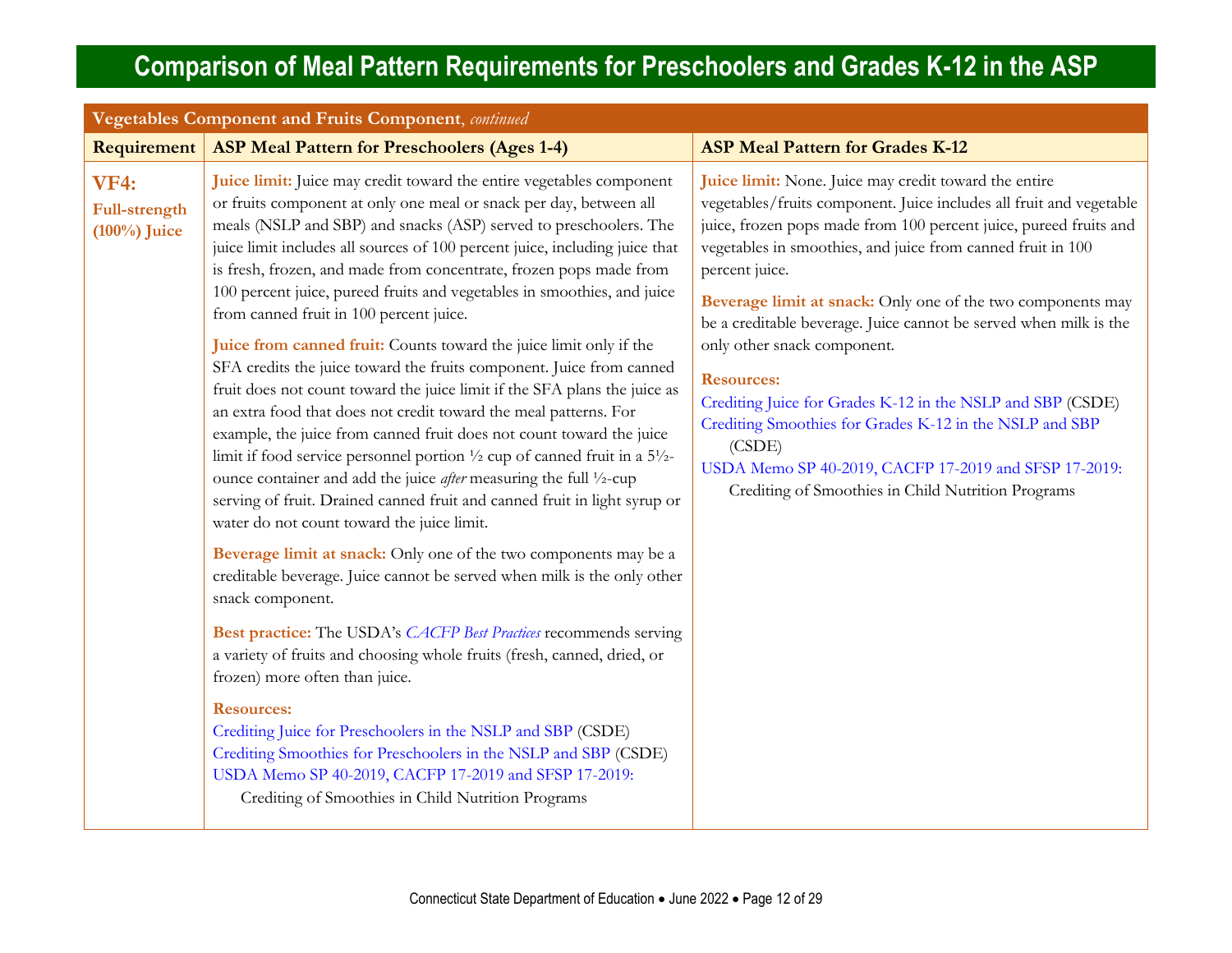| <b>Grains component</b>            |                                                                                                                                                                                                                                                                                                                                                                                                                                                                                                                                                                                                                                                                                                                                                                                                                                                                                                  |                                                                                                                                                                                                                                                                                                                                                                                                          |
|------------------------------------|--------------------------------------------------------------------------------------------------------------------------------------------------------------------------------------------------------------------------------------------------------------------------------------------------------------------------------------------------------------------------------------------------------------------------------------------------------------------------------------------------------------------------------------------------------------------------------------------------------------------------------------------------------------------------------------------------------------------------------------------------------------------------------------------------------------------------------------------------------------------------------------------------|----------------------------------------------------------------------------------------------------------------------------------------------------------------------------------------------------------------------------------------------------------------------------------------------------------------------------------------------------------------------------------------------------------|
| Requirement                        | <b>ASP Meal Pattern for Preschoolers (Ages 1-4)</b>                                                                                                                                                                                                                                                                                                                                                                                                                                                                                                                                                                                                                                                                                                                                                                                                                                              | <b>ASP Meal Pattern for Grades K-12</b>                                                                                                                                                                                                                                                                                                                                                                  |
| G1:                                | Name: Grains                                                                                                                                                                                                                                                                                                                                                                                                                                                                                                                                                                                                                                                                                                                                                                                                                                                                                     | Name: Grains/Breads                                                                                                                                                                                                                                                                                                                                                                                      |
| Component<br>name                  | <b>Resources:</b><br>Grains Component for Preschoolers (CSDE webpage)<br>Final Rule (81 FR 24347): Child and Adult Care Food Program:<br>Meal Pattern Revisions Related to the Healthy, Hunger-Free<br>Kids Act of 2010<br>Final Rule Correction (81 FR 75671): CACFP Meal Pattern<br>Revisions Related to the Healthy, Hunger-Free Kids Act of<br>2010                                                                                                                                                                                                                                                                                                                                                                                                                                                                                                                                          | The ASP meal pattern for grades K-12 refers to the grains/breads<br>component instead of the grains component because the USDA's<br>final rule (77 FR 4087), Nutrition Standards for the National School Lunch<br>and School Breakfast Programs, does not apply to the ASP meal pattern<br>for grades K-12.<br><b>Resources:</b><br>Grains/Breads Component for Grades K-12 in the ASP (CSDE<br>webpage) |
| G2:<br>Creditable<br><b>Grains</b> | Creditable grains: Whole grains, enriched grains, bran, and<br>germ.<br>Corn: Corn ingredients credit if they are whole grain, enriched, or<br>treated with lime (nixtamalized). Nixtamalization is a process in<br>which dried corn is soaked and cooked in an alkaline (slaked lime)<br>solution. This process increases the bioavailability of certain<br>nutrients and provides a nutritional profile similar to whole-grain<br>corn.<br>Hominy, corn masa, and masa harina: Ingredients labeled as<br>hominy, corn masa, or masa harina are nixtamalized, and<br>therefore credit as whole grains. However, cornmeal and corn<br>flour do not credit unless they are whole grain, enriched, or<br>nixtamalized. If the product's ingredients statement does not<br>provide sufficient information, SFAs must obtain a PFS from the<br>manufacturer to document that cornmeal and corn flour | Same.                                                                                                                                                                                                                                                                                                                                                                                                    |
|                                    | ingredients meet one of these requirements.                                                                                                                                                                                                                                                                                                                                                                                                                                                                                                                                                                                                                                                                                                                                                                                                                                                      |                                                                                                                                                                                                                                                                                                                                                                                                          |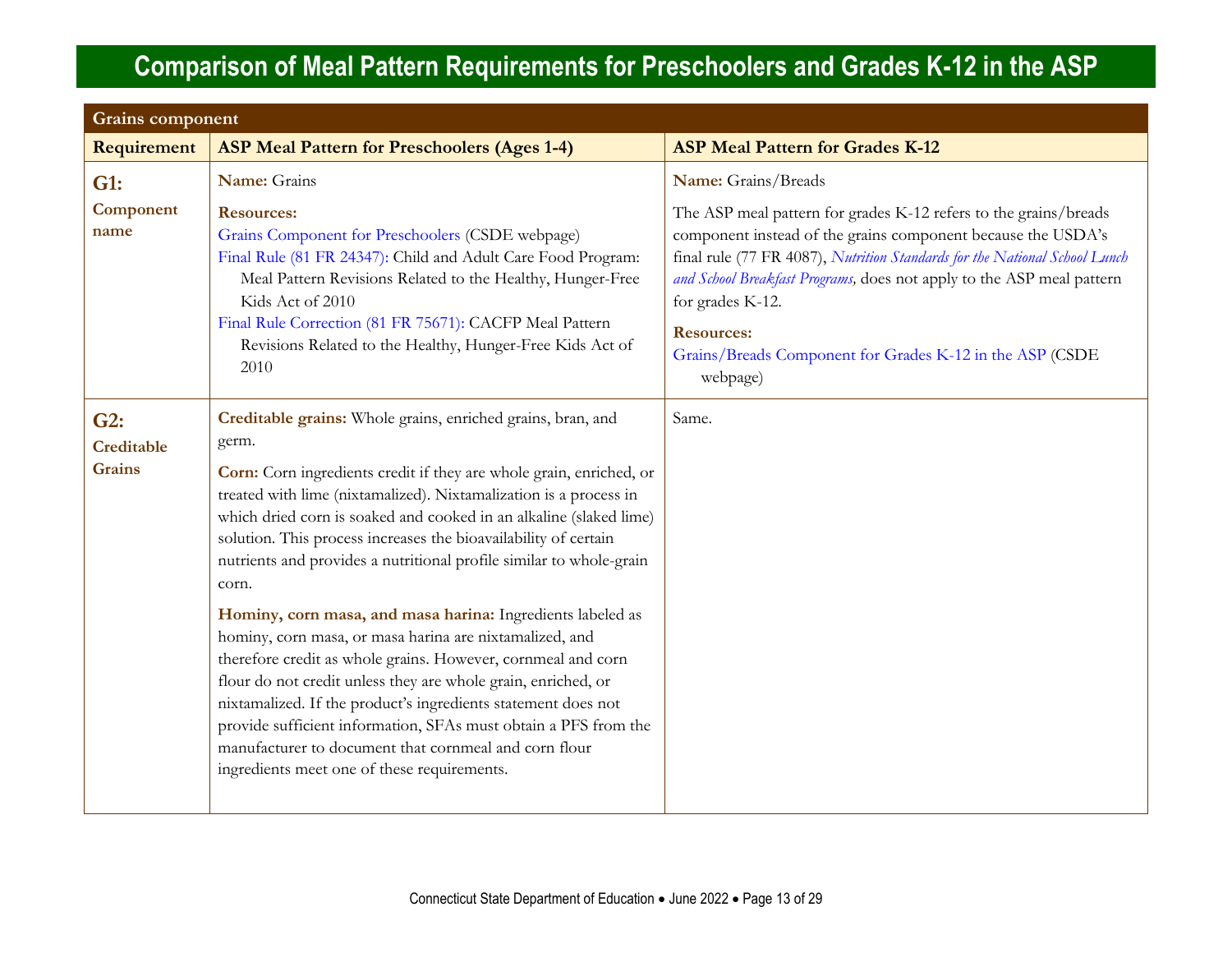| Grains component, continued            |                                                                                                                                                                                                                                                                                                                                                                                                                                                                                                                                                                                                                                                                                                                                                                                                                                                                                                                                                                                                                                                                                                                                                                                                                                         |                                                                                                                                                                                                                                                                                                                                                                                                                                                                                                                                                                                                                                                                                                                                                                                                                  |
|----------------------------------------|-----------------------------------------------------------------------------------------------------------------------------------------------------------------------------------------------------------------------------------------------------------------------------------------------------------------------------------------------------------------------------------------------------------------------------------------------------------------------------------------------------------------------------------------------------------------------------------------------------------------------------------------------------------------------------------------------------------------------------------------------------------------------------------------------------------------------------------------------------------------------------------------------------------------------------------------------------------------------------------------------------------------------------------------------------------------------------------------------------------------------------------------------------------------------------------------------------------------------------------------|------------------------------------------------------------------------------------------------------------------------------------------------------------------------------------------------------------------------------------------------------------------------------------------------------------------------------------------------------------------------------------------------------------------------------------------------------------------------------------------------------------------------------------------------------------------------------------------------------------------------------------------------------------------------------------------------------------------------------------------------------------------------------------------------------------------|
| Requirement                            | <b>ASP Meal Pattern for Preschoolers (Ages 1-4)</b>                                                                                                                                                                                                                                                                                                                                                                                                                                                                                                                                                                                                                                                                                                                                                                                                                                                                                                                                                                                                                                                                                                                                                                                     | <b>ASP Meal Pattern for Grades K-12</b>                                                                                                                                                                                                                                                                                                                                                                                                                                                                                                                                                                                                                                                                                                                                                                          |
| G2:<br>Creditable<br>Grains, continued | <b>Resources:</b><br>Child Care Worksheet 1: Crediting Commercial Grains in the CACFP<br>(CSDE)<br>Child Care Worksheet 2: Crediting Ready-to-eat (RTE) Breakfast<br>Cereals in the CACFP (CSDE)<br>Child Care Worksheet 3: Crediting Cooked Breakfast Cereals in the<br><b>CACFP</b> (CSDE)<br>Child Care Worksheet 4: Crediting Family-size Recipes for Grains in<br>the CACFP (CSDE)<br>Child Care Worksheet 5: Crediting Quantity Recipes for Grains in the<br><b>CACFP</b> (CSDE)<br>Crediting Enriched Grains in the NSLP and SBP (CSDE)<br>Crediting Whole Grains in the NSLP and SBP (CSDE)<br>Grains Component for Preschoolers (CSDE webpage)<br>How to Identify Creditable Grains for Preschoolers in the NSLP and<br><b>SBP</b> (CSDE)<br>Product Formulation Statement for Documenting Grains in Child<br>Nutrition Programs (USDA)<br>Product Formulation Statement for Documenting Grains in Child<br>Nutrition Programs: Completed Sample (USDA)<br>USDA Memo CACFP 09-2018: Grain Requirements in the Child and<br>Adult Care Food Program; Questions and Answers<br>USDA Memo SP 34-2019, CACFP 15-2019 and SFSP 15-2019:<br>Crediting Coconut, Hominy, Corn Masa, and Masa Harina in the<br>Child Nutrition Programs | <b>Resources:</b><br>Afterschool Snack Program Handbook (CSDE)<br>Crediting Enriched Grains in the NSLP and SBP (CSDE)<br>Crediting Whole Grains in the NSLP and SBP (CSDE)<br>Grains/Breads Component for Grades K-12 in the ASP (CSDE<br>webpage)<br>Product Formulation Statement for Documenting<br>Grains/Breads Servings in the Child and Adult Care Food<br>Program, Summer Food Service Program, and NSLP<br>Afterschool Snacks (USDA)<br>Product Formulation Statement for Documenting<br>Grains/Breads Servings in the Child and Adult Care Food<br>Program, Summer Food Service Program, and NSLP<br>Afterschool Snacks: Completed Sample (USDA)<br>USDA Memo SP 34-2019, CACFP 15-2019 and SFSP 15-2019:<br>Crediting Coconut, Hominy, Corn Masa, and Masa Harina<br>in the Child Nutrition Programs |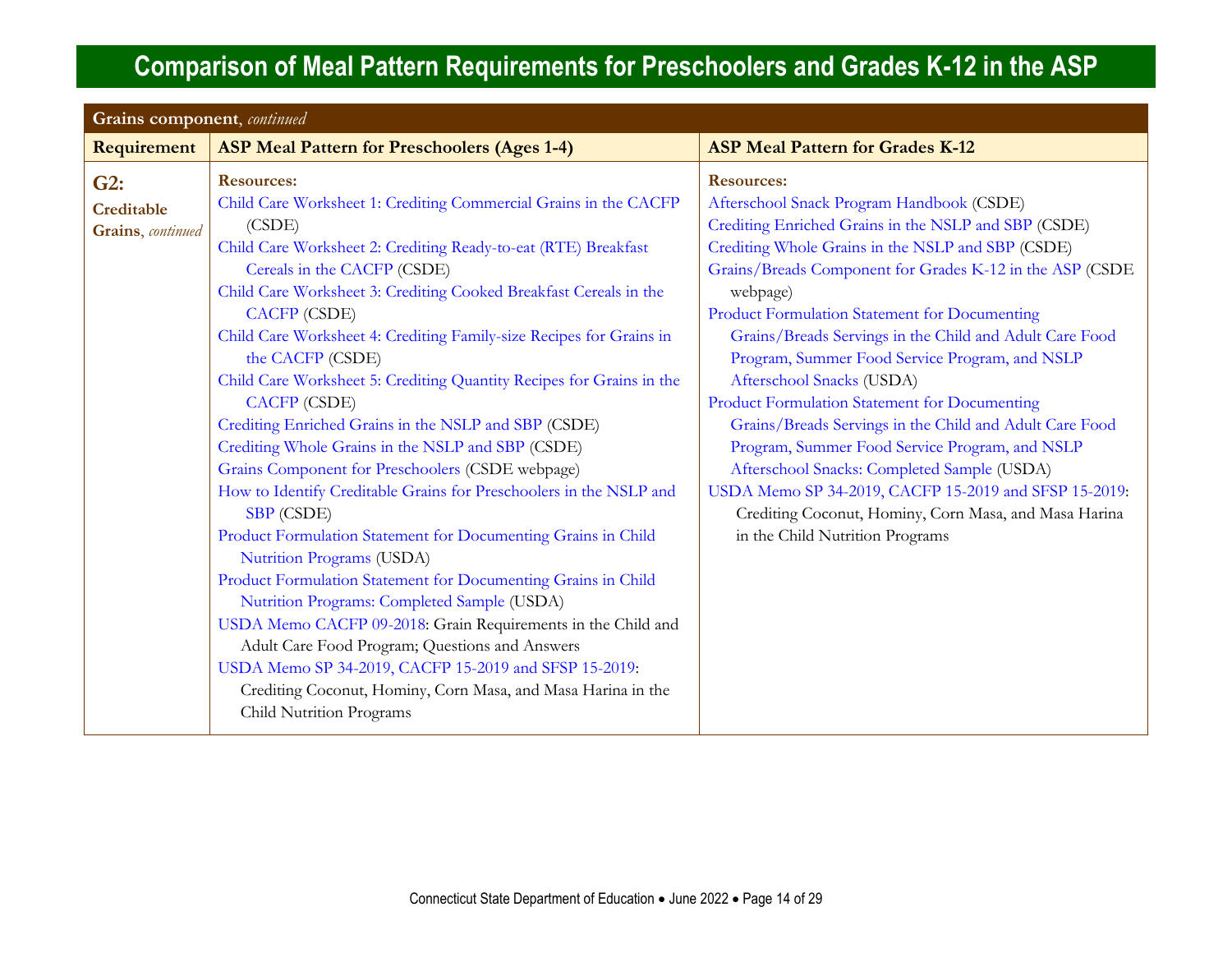| Grains component, continued |                                                                                                                                                                                                                                                                                                                                                                                                                                                                                                                                                                                                                                                                                                                                                                                                                                                                                                                                                                                                                                                                                                                                                                                                                                                                                                                                                                                                                                                                                                                |                                                                                                                                                                                                                                                                                                                                                                                                                                                                                                                                                                                                                                                                                                                                                                                                                                                                                                                                                                                                                                                                                                                                                                                                                                                                                                                                                                                                                                                                                                                                                                                                                                                                                                                                                                                    |  |
|-----------------------------|----------------------------------------------------------------------------------------------------------------------------------------------------------------------------------------------------------------------------------------------------------------------------------------------------------------------------------------------------------------------------------------------------------------------------------------------------------------------------------------------------------------------------------------------------------------------------------------------------------------------------------------------------------------------------------------------------------------------------------------------------------------------------------------------------------------------------------------------------------------------------------------------------------------------------------------------------------------------------------------------------------------------------------------------------------------------------------------------------------------------------------------------------------------------------------------------------------------------------------------------------------------------------------------------------------------------------------------------------------------------------------------------------------------------------------------------------------------------------------------------------------------|------------------------------------------------------------------------------------------------------------------------------------------------------------------------------------------------------------------------------------------------------------------------------------------------------------------------------------------------------------------------------------------------------------------------------------------------------------------------------------------------------------------------------------------------------------------------------------------------------------------------------------------------------------------------------------------------------------------------------------------------------------------------------------------------------------------------------------------------------------------------------------------------------------------------------------------------------------------------------------------------------------------------------------------------------------------------------------------------------------------------------------------------------------------------------------------------------------------------------------------------------------------------------------------------------------------------------------------------------------------------------------------------------------------------------------------------------------------------------------------------------------------------------------------------------------------------------------------------------------------------------------------------------------------------------------------------------------------------------------------------------------------------------------|--|
| Requirement                 | <b>ASP Meal Pattern for Preschoolers (Ages 1-4)</b>                                                                                                                                                                                                                                                                                                                                                                                                                                                                                                                                                                                                                                                                                                                                                                                                                                                                                                                                                                                                                                                                                                                                                                                                                                                                                                                                                                                                                                                            | <b>ASP Meal Pattern for Grades K-12</b>                                                                                                                                                                                                                                                                                                                                                                                                                                                                                                                                                                                                                                                                                                                                                                                                                                                                                                                                                                                                                                                                                                                                                                                                                                                                                                                                                                                                                                                                                                                                                                                                                                                                                                                                            |  |
| G3:<br><b>Serving Size</b>  | <b>Required amounts:</b> The required quantities for the grains<br>component are in ounce equivalents. The required preschool<br>amount is $\frac{1}{2}$ ounce equivalent.<br>Methods to determine grain ounce equivalents: The USDA<br>allows two methods for determining the grain ounce equivalents<br>of creditable products and recipes. Method 1 is used for<br>commercial grain products and may also be used for<br>standardized recipes that indicate the weight of the prepared<br>(cooked) serving. Method 2 is used for standardized recipes and<br>may also be used for commercial grain products that have a<br>product formulation statement (PFS) stating the weight of<br>creditable grains per serving. SFAs may use either method but<br>must document how the crediting information was obtained.<br>Method 1 uses the amount for the appropriate grain<br>$\bullet$<br>group in the USDA's chart, Exhibit A: Grain Requirements<br>for Child Nutrition Programs. Exhibit A provides minimum<br>weights (groups A-E) and volumes (groups H-I) for nine<br>groups of grain foods, based on the average grain content<br>of similar products. The CSDE's Grain Ounce Equivalents for<br>Preschoolers in the NSLP and SBP lists the Exhibit A ounce<br>equivalents that apply to the NSLP and SBP preschool<br>meal patterns. Groups F and G (grain-based desserts) are<br>not included because grain-based desserts do not credit as<br>the grains component in the preschool meal patterns. | Required amounts: The required quantities for the grains component<br>are in ounce equivalents.<br>Methods to determine grain servings: The USDA allows two<br>methods for determining the grain servings of creditable products and<br>recipes. Method 1 is used for commercial grain products and may also<br>be used for standardized recipes that indicate the weight of the<br>prepared (cooked) serving. Method 2 is used for standardized recipes<br>and may also be used for commercial grain products that have a<br>product formulation statement (PFS) stating the weight of creditable<br>grains per serving. SFAs may use either method but must document<br>how the crediting information was obtained.<br>Method 1 uses the amount for the appropriate grain group in<br>$\bullet$<br>the USDA's chart, Exhibit A: Grain Requirements for Child<br>Nutrition Programs. Exhibit A provides minimum weights<br>(groups A-G) and volumes (groups H-I) for nine groups of<br>grain foods, based on the average grain content of similar<br>products. The CSDE's Servings for Grains/Breads for Grades K-12<br>in the ASP lists the Exhibit A servings that apply to the ASP<br>meal pattern for grades K-12.<br>Method 2 calculates the total weight (grams) of creditable<br>grains (whole and enriched) per manufacturer's serving or<br>recipe serving. To credit as one serving, a food in groups A-G<br>must contain 14.75 grams of creditable grains, and a food in<br>group H must contain 25 grams of creditable grains. Required<br>documentation for method 2 is a PFS for commercial<br>products (stating the weight of creditable grains per serving) or<br>a standardized recipe for foods made from scratch (listing the<br>weight of creditable grains). |  |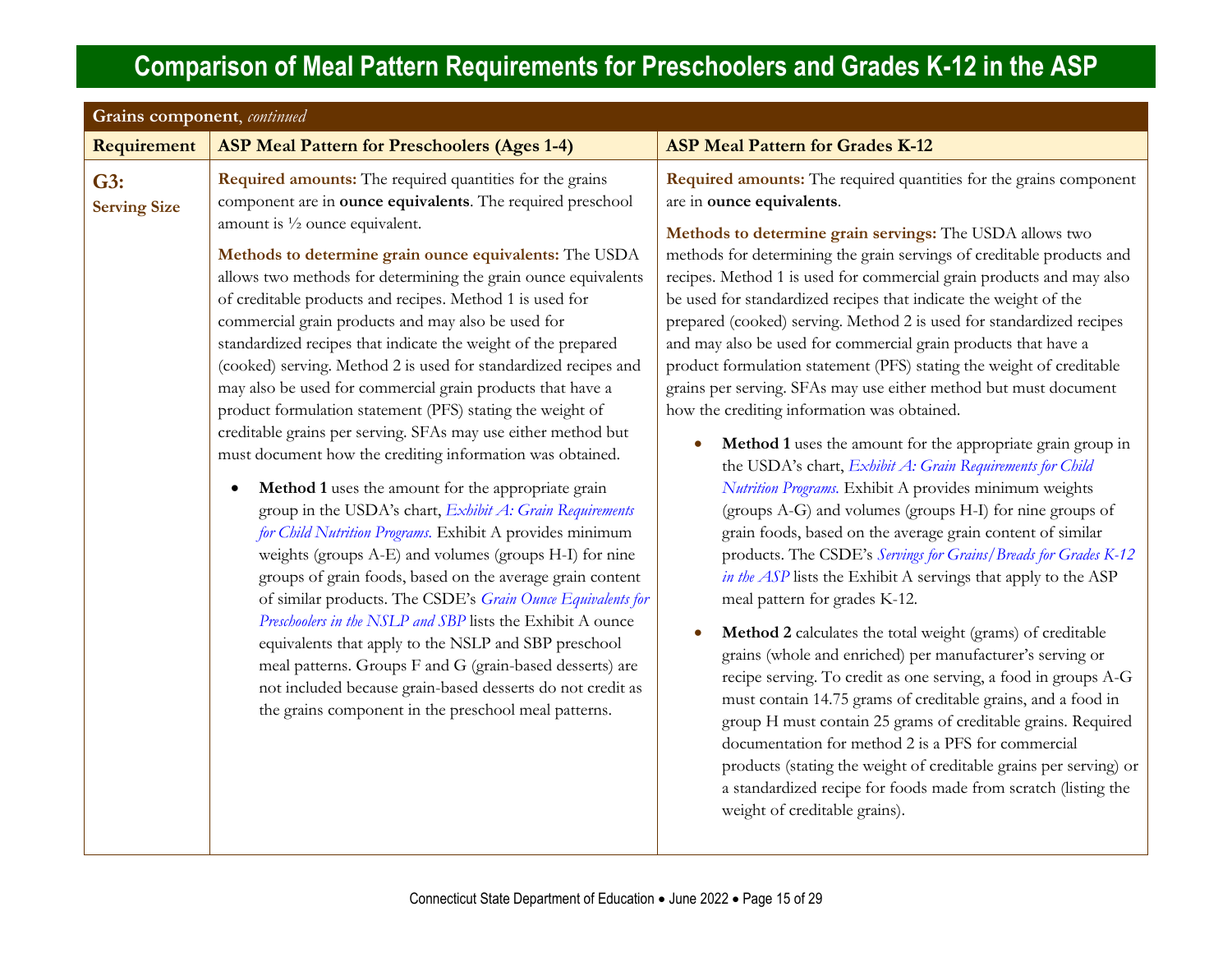| <b>Grains Component</b> , continued      |                                                                                                                                                                                                                                                                                                                                                                                                                                                                                                                                                                                                                                                                                                                                                                                                                                                                                                                                                                                                                                                                                                                                                                                                                                                                                                                                                                                                                                                                                                                                                                                                                     |                                                                                                                                                                                                                                                                                                                                                                                                                                                                                                                                                                                                                                                                                                                                                                                                                                                                                                                                                                                                                                                                                                                                                                                                                                                                                                                                                                                                                                                                                                                                                                                                                               |  |
|------------------------------------------|---------------------------------------------------------------------------------------------------------------------------------------------------------------------------------------------------------------------------------------------------------------------------------------------------------------------------------------------------------------------------------------------------------------------------------------------------------------------------------------------------------------------------------------------------------------------------------------------------------------------------------------------------------------------------------------------------------------------------------------------------------------------------------------------------------------------------------------------------------------------------------------------------------------------------------------------------------------------------------------------------------------------------------------------------------------------------------------------------------------------------------------------------------------------------------------------------------------------------------------------------------------------------------------------------------------------------------------------------------------------------------------------------------------------------------------------------------------------------------------------------------------------------------------------------------------------------------------------------------------------|-------------------------------------------------------------------------------------------------------------------------------------------------------------------------------------------------------------------------------------------------------------------------------------------------------------------------------------------------------------------------------------------------------------------------------------------------------------------------------------------------------------------------------------------------------------------------------------------------------------------------------------------------------------------------------------------------------------------------------------------------------------------------------------------------------------------------------------------------------------------------------------------------------------------------------------------------------------------------------------------------------------------------------------------------------------------------------------------------------------------------------------------------------------------------------------------------------------------------------------------------------------------------------------------------------------------------------------------------------------------------------------------------------------------------------------------------------------------------------------------------------------------------------------------------------------------------------------------------------------------------------|--|
| Requirement                              | <b>ASP Meal Pattern for Preschoolers (Ages 1-4)</b>                                                                                                                                                                                                                                                                                                                                                                                                                                                                                                                                                                                                                                                                                                                                                                                                                                                                                                                                                                                                                                                                                                                                                                                                                                                                                                                                                                                                                                                                                                                                                                 | <b>ASP Meal Pattern for Grades K-12</b>                                                                                                                                                                                                                                                                                                                                                                                                                                                                                                                                                                                                                                                                                                                                                                                                                                                                                                                                                                                                                                                                                                                                                                                                                                                                                                                                                                                                                                                                                                                                                                                       |  |
| G3:<br><b>Serving Size,</b><br>continued | Method 2 calculates the total weight (grams) of creditable<br>$\bullet$<br>grains (whole and enriched) per manufacturer's serving or<br>recipe serving. To credit as 1/2 ounce equivalent (the<br>required preschool serving), a food in groups A-E must<br>contain 8 grams of creditable grains, and a food in group<br>H must contain 14 grams of creditable grains. To credit as<br>1/2 ounce equivalent of a WGR food, a food in groups A-<br>E must contain 8 grams of creditable grains (including at<br>least 4 grams of whole grains), and a food in group H<br>must contain 14 grams of creditable grains (including at<br>least 7 grams of whole grains). Required documentation<br>for method 2 is a PFS for commercial products (stating<br>the weight of creditable grains per serving) or a<br>standardized recipe for foods prepared from scratch<br>(listing the weight of creditable grains).<br>When method 2 is required: There are specific situations when<br>SFAs must use method 2 (instead of the USDA's Exhibit A<br>chart) to determine the grain ounce equivalents for commercial<br>products. For more information and detailed guidance on both<br>methods, refer to the CSDE's resource, Calculation Methods for<br>Grain Ounce Equivalents for Preschoolers in the NSLP and SBP.<br><b>Resources:</b><br>Calculation Methods for Grain Servings for Preschoolers in the<br>NSLP and SBP (CSDE)<br>Child Care Worksheet 1: Crediting Commercial Grains in the<br><b>CACFP</b> (CSDE)<br>Child Care Worksheet 2: Crediting Ready-to-eat (RTE) Breakfast<br>Cereals in the CACFP (CSDE) | When method 2 is required: There are specific situations when SFAs<br>must use method 2 (instead of the USDA's Exhibit A chart) to<br>determine the grain servings for commercial products. For more<br>information and detailed guidance on both methods, refer to the<br>CSDE's resource, Calculation Methods for Grains/Breads Servings for Grades<br>K-12 in the ASP.<br>Option for ounce equivalents: SFAs may choose to use the ounce<br>equivalents in <i>Grain Ounce Equivalents for Grades K-12 in the NSLP and</i><br>SBP, instead of serving sizes. This provides consistency with NSLP and<br>SBP meals and more nutrient-dense choices for children.<br><b>Resources:</b><br>Afterschool Snack Program Handbook (CSDE)<br>ASP Meal Pattern for Grades K-12 (CSDE)<br>Calculation Methods for Grains/Breads Servings for Grades K-12 in<br>the ASP (CSDE)<br>Exhibit A: Grain Requirements for Child Nutrition Programs<br>(USDA)<br>Product Formulation Statement for Documenting Grains/Breads<br>Servings in the Child and Adult Care Food Program, Summer Food<br>Service Program, and NSLP Afterschool Snacks (USDA)<br>Product Formulation Statement for Documenting Grains/Breads<br>Servings in the Child and Adult Care Food Program, Summer Food<br>Service Program, and NSLP Afterschool Snacks: Completed<br>Sample (USDA)<br>Recipe Analysis Workbook (USDA's Food Buying Guide for Child<br>Nutrition Programs)<br>Servings for Grains/Breads for Grades K-12 in the ASP (CSDE)<br>Webinar: Exhibit A Grains Tool to the Rescue (USDA)<br>Webinar: How to Maximize the Exhibit A Grains Tool (USDA) |  |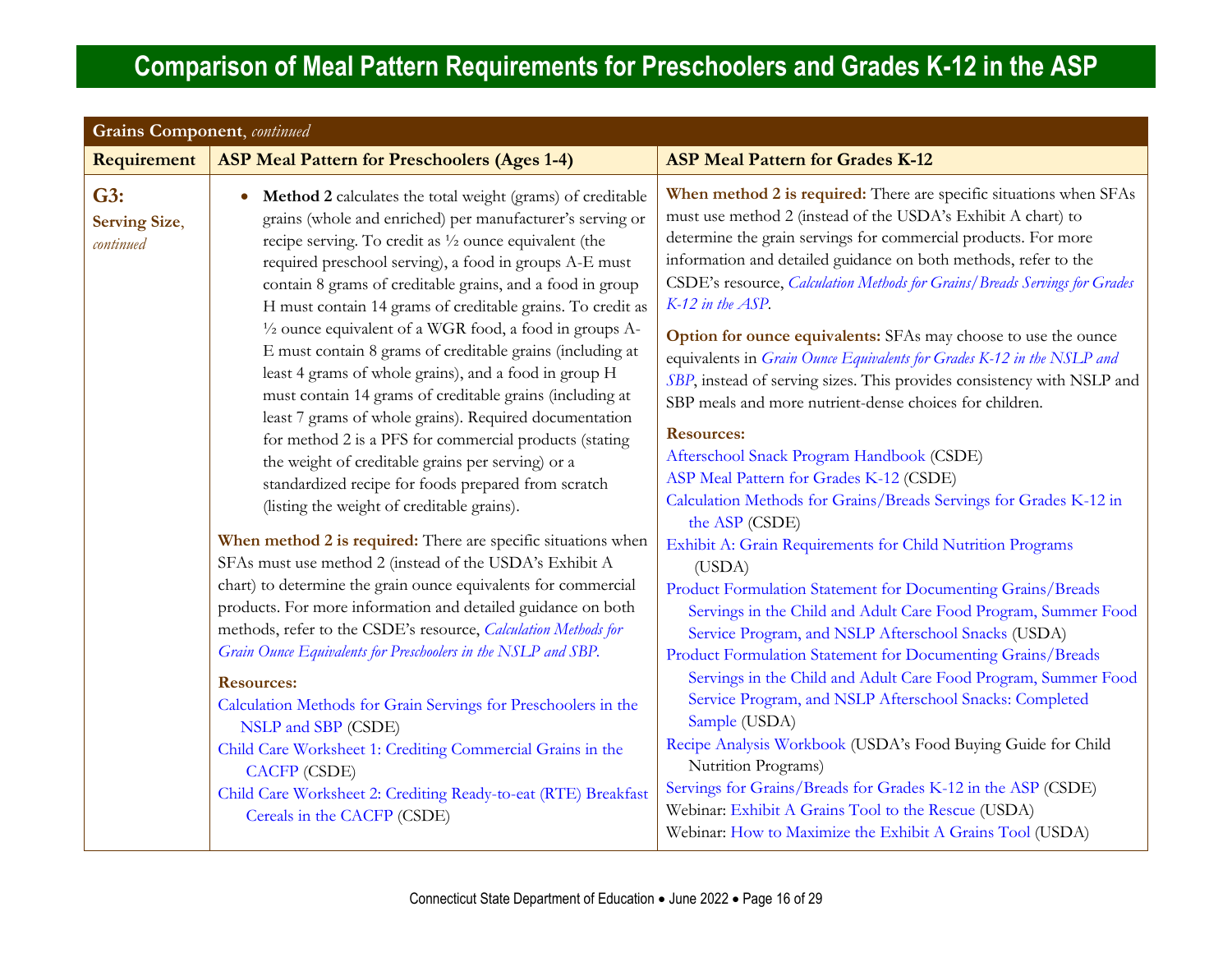| <b>Grains Component</b> , continued      |                                                                                                                                                                                                                                                                                                                                                                                                                                                                                                                                                                                                                                                                                                                                                                                                                                                                                                                                                                                            |                                         |
|------------------------------------------|--------------------------------------------------------------------------------------------------------------------------------------------------------------------------------------------------------------------------------------------------------------------------------------------------------------------------------------------------------------------------------------------------------------------------------------------------------------------------------------------------------------------------------------------------------------------------------------------------------------------------------------------------------------------------------------------------------------------------------------------------------------------------------------------------------------------------------------------------------------------------------------------------------------------------------------------------------------------------------------------|-----------------------------------------|
| Requirement                              | <b>ASP Meal Pattern for Preschoolers (Ages 1-4)</b>                                                                                                                                                                                                                                                                                                                                                                                                                                                                                                                                                                                                                                                                                                                                                                                                                                                                                                                                        | <b>ASP Meal Pattern for Grades K-12</b> |
| G3:<br><b>Serving Size,</b><br>continued | Child Care Worksheet 3: Crediting Cooked Breakfast Cereals in<br>the CACFP (CSDE)<br>Child Care Worksheet 4: Crediting Family-size Recipes for<br>Grains in the CACFP (CSDE)<br>Child Care Worksheet 5: Crediting Quantity Recipes for Grains<br>in the CACFP (CSDE)<br>Exhibit A: Grain Requirements for Child Nutrition Programs<br>(USDA)<br>Grain Ounce Equivalents for Preschoolers in the NSLP and<br><b>SBP</b> (CSDE)<br>Product Formulation Statement for Documenting Grains in<br>Child Nutrition Programs (USDA)<br>Product Formulation Statement for Documenting Grains in<br>Child Nutrition Programs: Completed Sample (USDA)<br>Recipe Analysis Workbook (USDA's Food Buying Guide for<br>Child Nutrition Programs)<br>USDA Final Rule (84 FR 50287): Delayed Implementation of<br>Grains Ounce Equivalents in the Child and Adult Care Food<br>Program<br>Webinar: Exhibit A Grains Tool to the Rescue (USDA)<br>Webinar: How to Maximize the Exhibit A Grains Tool (USDA) |                                         |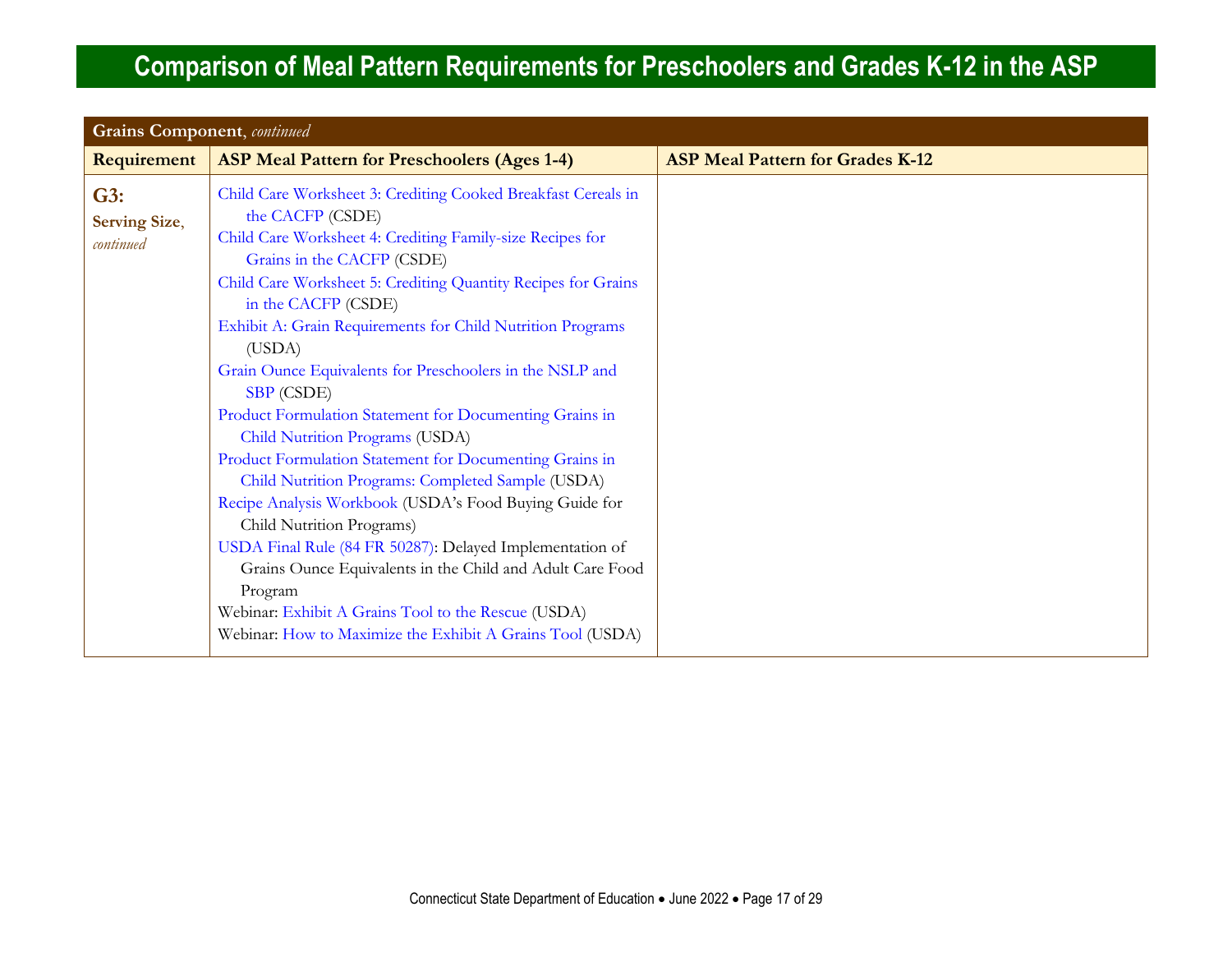<span id="page-17-0"></span>

| <b>Grains Component</b> , continued |                                                                                                                                                                                                                                                                                                                                                                                                                                                                                                                                                                                                                                                                                                                                                                                                                                                                                                                                                                                                                                                   |                                                                                                                                                          |  |  |
|-------------------------------------|---------------------------------------------------------------------------------------------------------------------------------------------------------------------------------------------------------------------------------------------------------------------------------------------------------------------------------------------------------------------------------------------------------------------------------------------------------------------------------------------------------------------------------------------------------------------------------------------------------------------------------------------------------------------------------------------------------------------------------------------------------------------------------------------------------------------------------------------------------------------------------------------------------------------------------------------------------------------------------------------------------------------------------------------------|----------------------------------------------------------------------------------------------------------------------------------------------------------|--|--|
| Requirement                         | <b>ASP Meal Pattern for Preschoolers (Ages 1-4)</b>                                                                                                                                                                                                                                                                                                                                                                                                                                                                                                                                                                                                                                                                                                                                                                                                                                                                                                                                                                                               | <b>ASP Meal Pattern for Grades K-12</b>                                                                                                                  |  |  |
| G4:<br><b>WGR</b><br>Requirement    | Frequency: At least one serving per day must be WGR, between all meals and ASP<br>snacks served to preschoolers. The USDA's CACFP Best Practices recommends at least<br>two servings of WGR grains per day.<br>Documentation: SFAs must maintain documentation to indicate that at least one<br>serving per day is WGR. SFAs must obtain a PFS for commercial foods and a<br>standardized recipe for foods made from scratch<br>Best practice: Serve only WGR grains and serve 100 percent whole grains most often.<br><b>Resources:</b><br>Adding Whole Grains to Your CACFP Menu (USDA)<br><b>CACFP Best Practices (USDA)</b><br>Crediting Commercial Processed Products in Preschool Menus (CSDE webpage)<br>Crediting Enriched Grains in the NSLP and SBP (CSDE)<br>Crediting Foods Made from Scratch in Preschool Menus (CSDE webpage)<br>Crediting Whole Grains in the NSLP and SBP (CSDE)<br>Meeting the Whole Grain-rich Requirement for the CACFP (CSDE)<br>USDA Memo CACFP 09-2018: Grain Requirements in the Child and Adult Care Food | <b>Frequency: None</b><br><b>Documentation:</b> Not applicable<br>Best practice: Serve only WGR grains and serve<br>100 percent whole grains most often. |  |  |
|                                     | Program; Questions and Answers<br>Whole Grain-rich Requirement for Preschoolers (CSDE webpage)                                                                                                                                                                                                                                                                                                                                                                                                                                                                                                                                                                                                                                                                                                                                                                                                                                                                                                                                                    |                                                                                                                                                          |  |  |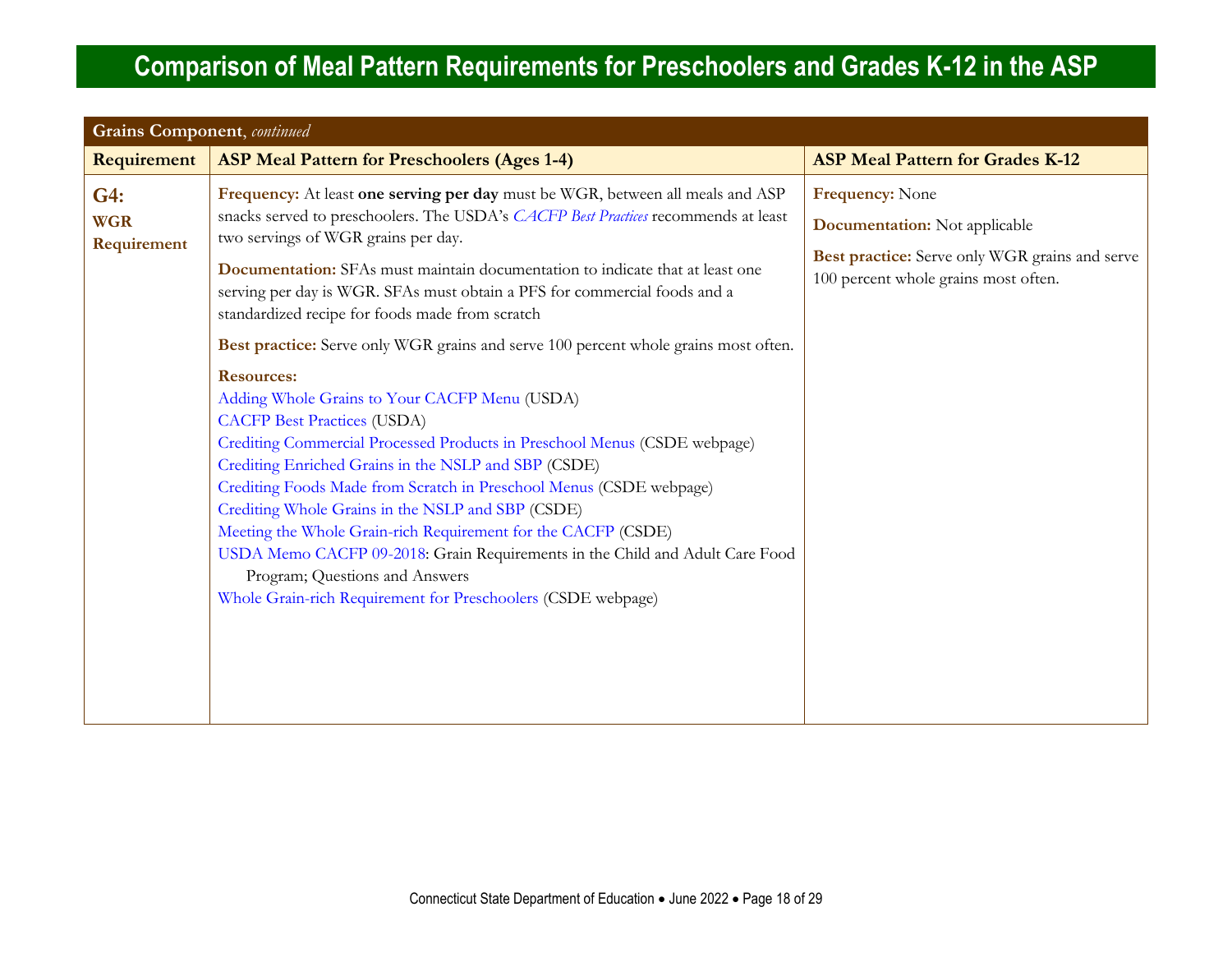| <b>Grains Component</b> , continued |                                                                                                                                                                                                                                                                                                                                                                                                                                                                                                                                                                                                                                                                                                                                                                                                                                                                                                                                                                                          |                                         |  |
|-------------------------------------|------------------------------------------------------------------------------------------------------------------------------------------------------------------------------------------------------------------------------------------------------------------------------------------------------------------------------------------------------------------------------------------------------------------------------------------------------------------------------------------------------------------------------------------------------------------------------------------------------------------------------------------------------------------------------------------------------------------------------------------------------------------------------------------------------------------------------------------------------------------------------------------------------------------------------------------------------------------------------------------|-----------------------------------------|--|
| <b>Requirement</b>                  | <b>ASP Meal Pattern for Preschoolers (Ages 1-4)</b>                                                                                                                                                                                                                                                                                                                                                                                                                                                                                                                                                                                                                                                                                                                                                                                                                                                                                                                                      | <b>ASP Meal Pattern for Grades K-12</b> |  |
| G5:<br><b>WGR Criteria</b>          | <b>Commercial grain products:</b> The first ingredient must be a whole grain (or water is<br>the first ingredient and a whole grain is the next ingredient), and the next two grain<br>ingredients (if any) are whole, enriched, bran, or germ. The preschool WGR criteria do<br>not require a specific limit for noncreditable grains.                                                                                                                                                                                                                                                                                                                                                                                                                                                                                                                                                                                                                                                  | Not applicable (no WGR requirement)     |  |
|                                     | Foods made from scratch: The weight of whole grains in the SFA's standardized<br>recipe is the same as or more than the weight of the other creditable grains.                                                                                                                                                                                                                                                                                                                                                                                                                                                                                                                                                                                                                                                                                                                                                                                                                           |                                         |  |
|                                     | Serving the same WGR foods to preschoolers and grades K-12: Grain foods that<br>meet the WGR criteria for grades K-12 will meet the preschool WGR criteria.<br>However, grain foods that meet the preschool WGR criteria may or may not meet the<br>WGR criteria for grades K-12. If SFAs serve the same grain foods to preschoolers and<br>grades K-5, these foods must meet the WGR criteria for grades K-12; and must also<br>meet the preschool sugar limit (refer to "G8: Crediting Criteria for Breakfast Cereals").                                                                                                                                                                                                                                                                                                                                                                                                                                                               |                                         |  |
|                                     | <b>Resources:</b><br>Child Care Worksheet 1: Crediting Commercial Grains in the CACFP (CSDE)<br>Child Care Worksheet 2: Crediting Ready-to-eat (RTE) Breakfast Cereals in the<br><b>CACFP</b> (CSDE)<br>Child Care Worksheet 3: Crediting Cooked Breakfast Cereals in the CACFP (CSDE)<br>Child Care Worksheet 4: Crediting Family-size Recipes for Grains in the CACFP<br>(CSDE)<br>Child Care Worksheet 5: Crediting Quantity Recipes for Grains in the CACFP (CSDE)<br>Crediting Enriched Grains in the NSLP and SBP (CSDE)<br>Crediting Whole Grains in the NSLP and SBP (CSDE)<br>Identifying Whole Grain-rich Foods for the CACFP (USDA)<br>How to Spot Whole Grain-Rich Foods for the CACFP (USDA)<br>Meeting the Whole Grain-rich Requirement for the CACFP (CSDE)<br>Product Formulation Statement for Documenting Grains in Child Nutrition Programs<br>(USDA)<br>Product Formulation Statement for Documenting Grains in Child Nutrition Programs:<br>Completed Sample (USDA) |                                         |  |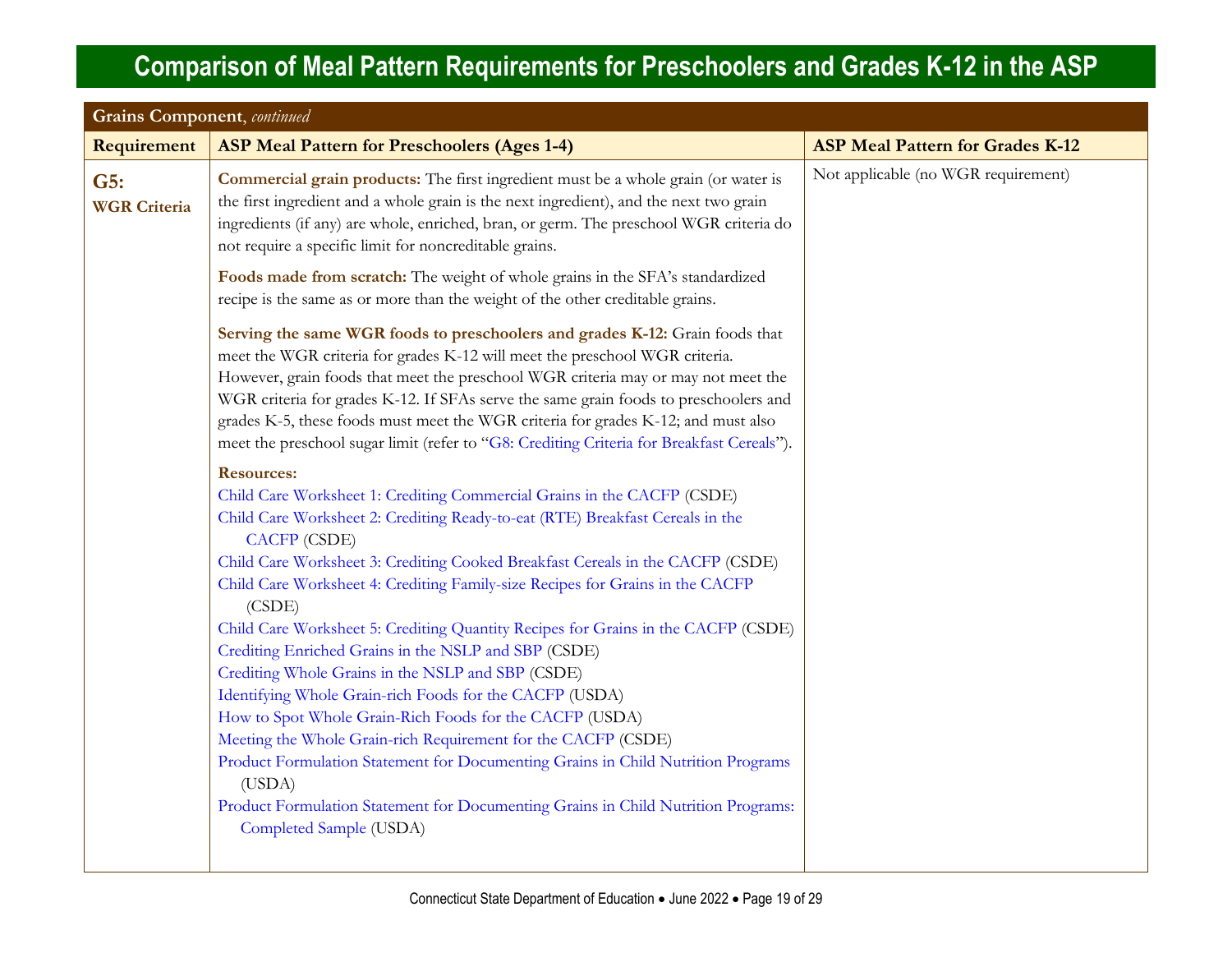| <b>Grains Component</b> , continued                                                                                                                                                                                                                    |                                                                                                                                                                                                                                                                                                                                                                                                                                                                                                                                                                                                                                                                                                                                                                                                                      |                                                                                                                                                                                                                                                                                                                                                                                                                                                                                                                                                                                                                                                                                                                                        |  |
|--------------------------------------------------------------------------------------------------------------------------------------------------------------------------------------------------------------------------------------------------------|----------------------------------------------------------------------------------------------------------------------------------------------------------------------------------------------------------------------------------------------------------------------------------------------------------------------------------------------------------------------------------------------------------------------------------------------------------------------------------------------------------------------------------------------------------------------------------------------------------------------------------------------------------------------------------------------------------------------------------------------------------------------------------------------------------------------|----------------------------------------------------------------------------------------------------------------------------------------------------------------------------------------------------------------------------------------------------------------------------------------------------------------------------------------------------------------------------------------------------------------------------------------------------------------------------------------------------------------------------------------------------------------------------------------------------------------------------------------------------------------------------------------------------------------------------------------|--|
| Requirement                                                                                                                                                                                                                                            | <b>ASP Meal Pattern for Preschoolers (Ages 1-4)</b>                                                                                                                                                                                                                                                                                                                                                                                                                                                                                                                                                                                                                                                                                                                                                                  | <b>ASP Meal Pattern for Grades K-12</b>                                                                                                                                                                                                                                                                                                                                                                                                                                                                                                                                                                                                                                                                                                |  |
| G5:<br><b>WGR</b> Criteria,<br>continued                                                                                                                                                                                                               | USDA Memo CACFP 09-2018: Grain Requirements in the Child and Adult Care<br>Food Program; Questions and Answers<br>USDA Memo SP 34-2019, CACFP 15-2019 and SFSP 15-2019: Crediting Coconut,<br>Hominy, Corn Masa, and Masa Harina in the Child Nutrition Programs<br>Whole Grain-rich Requirement for Preschoolers (CSDE webpage)                                                                                                                                                                                                                                                                                                                                                                                                                                                                                     | Not applicable (no WGR requirement)                                                                                                                                                                                                                                                                                                                                                                                                                                                                                                                                                                                                                                                                                                    |  |
| G6:<br><b>Products</b><br>Containing<br><b>Only Enriched</b><br>Grains (No<br>Whole Grains),<br>e.g., enriched<br>white bread,<br>enriched<br>crackers,<br>enriched white<br>rice, enriched<br>cream of wheat<br>cereal, and<br>enriched corn<br>grits | Crediting: Enriched grain products credit as the grains component if the SFA offers<br>at least one WGR food per day, between all meals and ASP snacks served to<br>preschoolers (refer to "G4: WGR Requirement").<br><b>Resources:</b><br>ASP Meal Pattern for Preschoolers (CSDE)<br>Crediting Enriched Grains in the NSLP and SBP (CSDE)<br>Product Formulation Statement for Documenting Grains in Child Nutrition<br>Programs (USDA)<br>Product Formulation Statement for Documenting Grains in Child Nutrition<br>Programs: Completed Sample (USDA)<br>USDA Memo CACFP 09-2018: Grain Requirements in the Child and Adult Care<br>Food Program; Questions and Answers<br>Whole Grain-rich Criteria for Preschoolers in the NSLP and SBP (CSDE)<br>Whole Grain-rich Requirement for Preschoolers (CSDE webpage) | Crediting: Enriched grain products credit as the<br>grains component.<br><b>Resources</b><br>ASP Meal Pattern for Grades K-12 (CSDE)<br>Crediting Enriched Grains in the NSLP and SBP<br>(CSDE)<br>NSLP Regulations 7 CFR 210.10 (o)(2)(iv): Meal<br>requirements for lunches and requirements for<br>afterschool snacks<br>Product Formulation Statement for Documenting<br>Grains/Breads Servings in the Child and Adult<br>Care Food Program, Summer Food Service<br>Program, and NSLP Afterschool Snacks<br>(USDA)<br>Product Formulation Statement for Documenting<br>Grains/Breads Servings in the Child and Adult<br>Care Food Program, Summer Food Service<br>Program, and NSLP Afterschool Snacks:<br>Completed Sample (USDA) |  |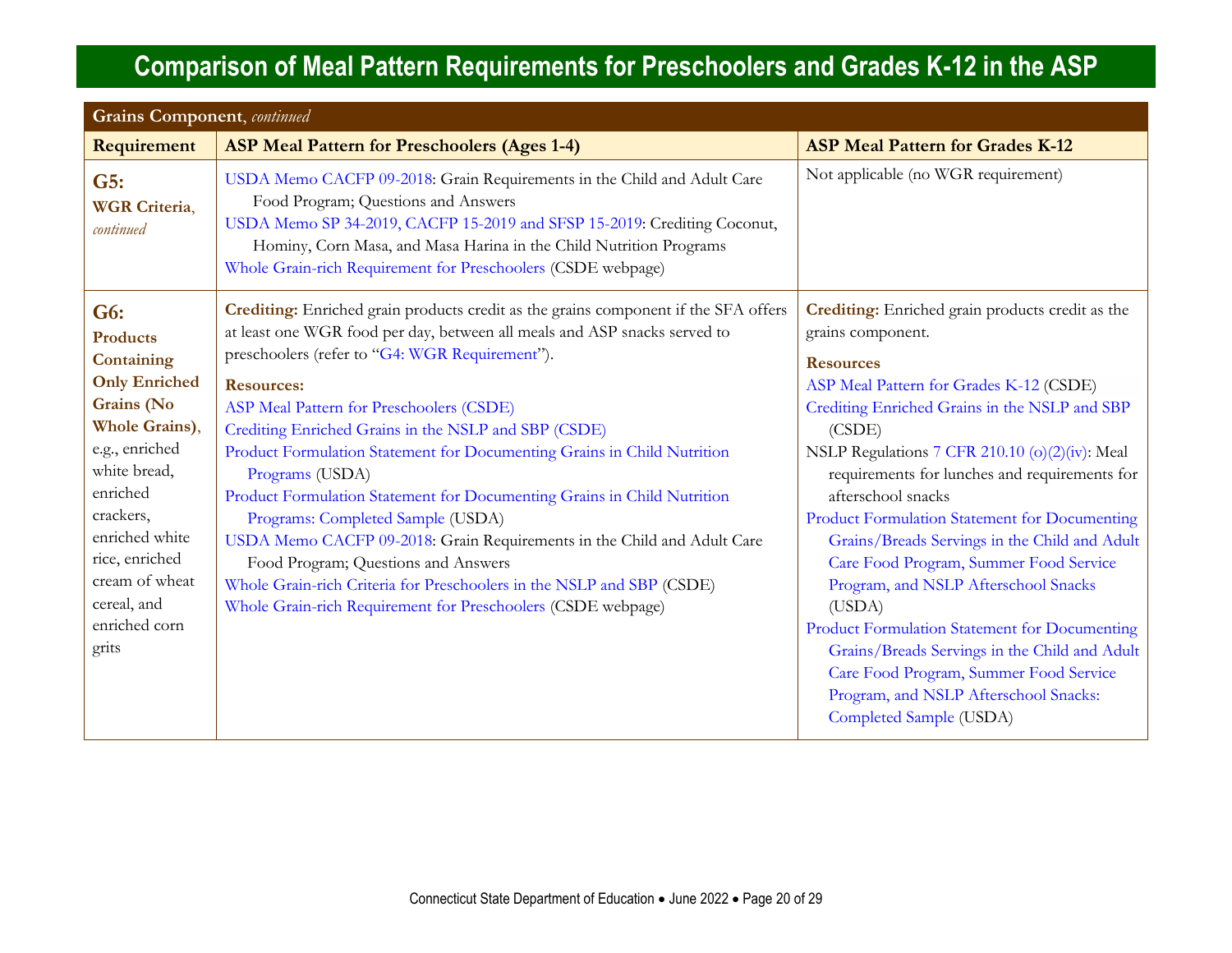<span id="page-20-0"></span>

| Grains component, continued           |                                                                                                                                                                                                                                                                                                                                                                                                                                                                                                                                                                                                                                                                                                                                                                                                                                                                                                                                                                                                                                                                                                                                                                                                                                                                                                                                                                                                                                                                                                                                                                                                                                                                                                                                                                                                                                                                                                                                                                                                                |                                                                                                                                                                                                                                                                                                                                                                                                                                                                                                                                                                                                                                                                                                                                                                                                                                                                                                                                                                                                                                                                                                                                                                                                                                                                                                                        |  |
|---------------------------------------|----------------------------------------------------------------------------------------------------------------------------------------------------------------------------------------------------------------------------------------------------------------------------------------------------------------------------------------------------------------------------------------------------------------------------------------------------------------------------------------------------------------------------------------------------------------------------------------------------------------------------------------------------------------------------------------------------------------------------------------------------------------------------------------------------------------------------------------------------------------------------------------------------------------------------------------------------------------------------------------------------------------------------------------------------------------------------------------------------------------------------------------------------------------------------------------------------------------------------------------------------------------------------------------------------------------------------------------------------------------------------------------------------------------------------------------------------------------------------------------------------------------------------------------------------------------------------------------------------------------------------------------------------------------------------------------------------------------------------------------------------------------------------------------------------------------------------------------------------------------------------------------------------------------------------------------------------------------------------------------------------------------|------------------------------------------------------------------------------------------------------------------------------------------------------------------------------------------------------------------------------------------------------------------------------------------------------------------------------------------------------------------------------------------------------------------------------------------------------------------------------------------------------------------------------------------------------------------------------------------------------------------------------------------------------------------------------------------------------------------------------------------------------------------------------------------------------------------------------------------------------------------------------------------------------------------------------------------------------------------------------------------------------------------------------------------------------------------------------------------------------------------------------------------------------------------------------------------------------------------------------------------------------------------------------------------------------------------------|--|
| Requirement                           | <b>ASP Meal Pattern for Preschoolers (Ages 1-4)</b>                                                                                                                                                                                                                                                                                                                                                                                                                                                                                                                                                                                                                                                                                                                                                                                                                                                                                                                                                                                                                                                                                                                                                                                                                                                                                                                                                                                                                                                                                                                                                                                                                                                                                                                                                                                                                                                                                                                                                            | <b>ASP Meal Pattern for Grades K-12</b>                                                                                                                                                                                                                                                                                                                                                                                                                                                                                                                                                                                                                                                                                                                                                                                                                                                                                                                                                                                                                                                                                                                                                                                                                                                                                |  |
| G7:<br>Grain-based<br><b>Desserts</b> | Restrictions: Grain-based desserts cannot credit in preschool meals and ASP<br>snacks.<br>Examples of grain-based desserts: Breakfast bars, brownies, cakes (including<br>cupcakes and coffee cakes), cereal bars, cinnamon rolls, cinnamon streusel quick<br>breads, cookies (all kinds, including vanilla wafers), doughnuts, gingerbread,<br>granola bars, ice cream cones, marshmallow cereal treats, pastries (e.g.,<br>cinnamon buns, Danish, eclairs, sweet buns, sweet rolls, and toaster pastries)<br>piecrusts in sweet pies (e.g., apple, coconut, blueberry, and pecan), sweet biscotti<br>(such as those made with fruits, chocolate, or icing) sweet bread pudding, sweet<br>croissants (e.g., chocolate filled), sweet scones (e.g., blueberry, raisin, and orange<br>cranberry), and rice pudding. The CSDE's resource, Grain Ounce Equivalents for<br>Preschoolers in the NSLP and SBP, does not include grain-based desserts.<br>Grain-based desserts do not include muffins, quick breads, e.g., banana bread<br>and zucchini bread (except for cinnamon streusel), cornbread, pancakes, waffles,<br>French toast, savory scones (such as cheese and herb), and piecrusts in entrees<br>such as quiche, meat pies, and chicken potpie, and sweet crackers, e.g., graham<br>crackers and animal crackers. The USDA encourages preschool menus to limit<br>sweet crackers because of their higher sugar content. The CSDE recommends<br>not serving sweet crackers more than twice per week, between all meals and ASP<br>snacks served to preschoolers.<br><b>Resources:</b><br>Grain-based Desserts in the CACFP (USDA)<br>Grain Ounce Equivalents for Preschoolers in the NSLP and SBP (CSDE)<br>Meal Patterns for Preschoolers in School Nutrition Programs (CSDE webpage)<br>USDA Memo CACFP 09-2018: Grain Requirements in the Child and Adult<br>Care Food Program; Questions and Answers<br>USDA Memo CACFP 16-2017: Grain-based Desserts in the Child and Adult<br>Care Food Program | <b>Restrictions:</b> None. The CSDE recommends limiting<br>grain-based desserts to no more than twice per week<br>and serving nutrient-dense whole grains instead.<br>Grain-based desserts often contain more solid fats<br>and added sugars than traditional grains.<br><b>Examples of grain-based desserts:</b> Sweet crackers<br>(graham crackers and animal crackers), brownies,<br>cookies, cakes, coffee cakes, cinnamon streusel quick<br>breads, piecrusts in sweet pies (e.g., apple and<br>blueberry), cinnamon rolls, doughnuts, cereal bars,<br>granola bars, breakfast bars, sweet rolls, pastries,<br>toaster pastries, sweet scones (e.g., blueberry and<br>raisin), rice pudding, and sweet bread pudding. The<br>CSDE's resource, Servings for Grains/Breads for Grades<br>K-12 in the ASP, indicates grain-based desserts with<br>the footnote 1.<br>Grain-based desserts do not include muffins, quick<br>breads, e.g., banana bread and zucchini bread (except<br>for cinnamon streusel), cornbread, pancakes, waffles,<br>French toast, savory scones (such as cheese and herb),<br>and piecrusts in entrees such as quiche, meat pies, and<br>chicken potpie.<br><b>Resources:</b><br>ASP Meal Pattern for Grades K-12 (CSDE)<br>Servings for Grains/Breads for Grades K-12 in the<br>ASP (CSDE) |  |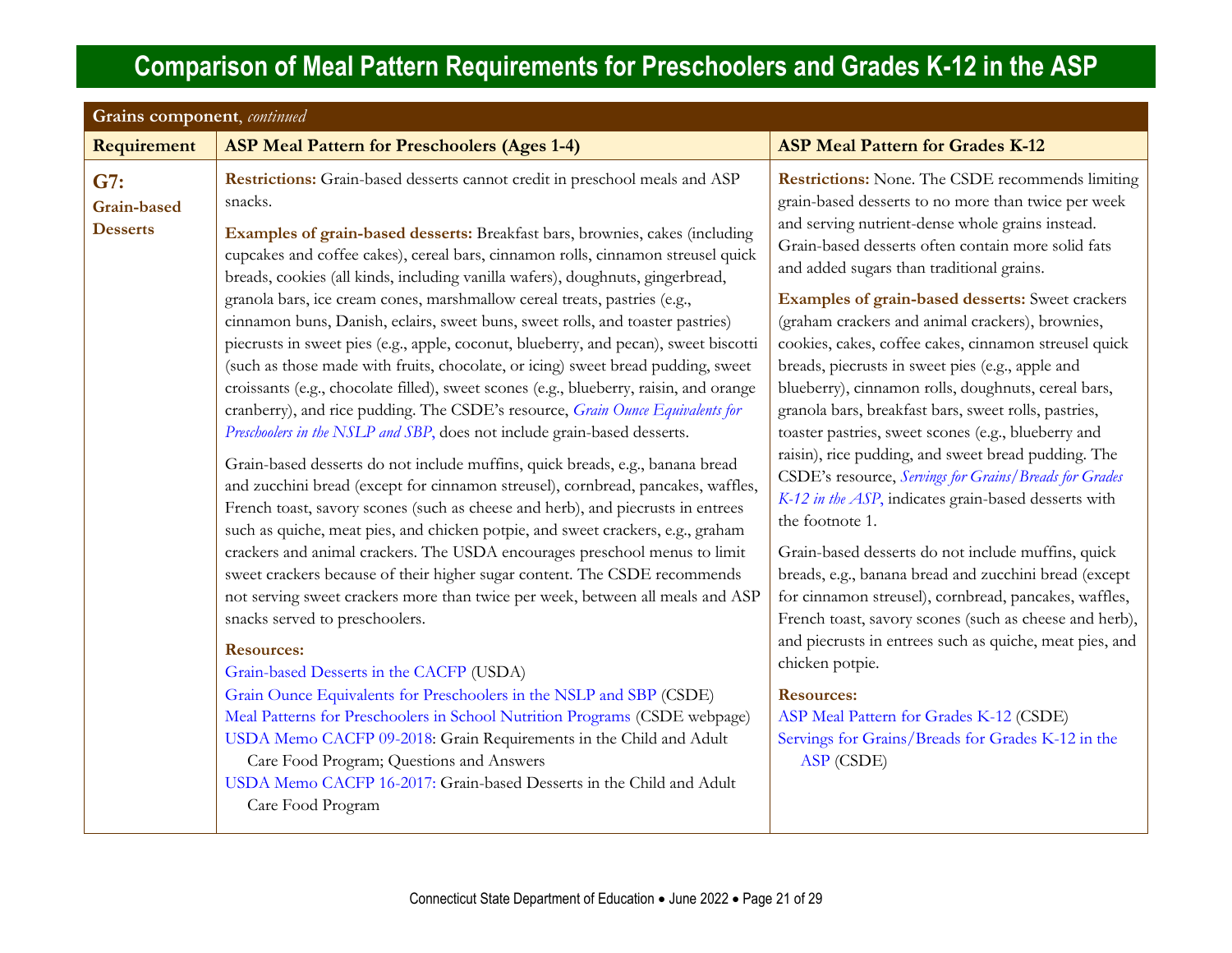<span id="page-21-0"></span>

| Grains component, continued                                                   |                                                                                                                                                                                                                                                                                                                                                                                                                                                                                                                                                                                                                                                                                                                                                                                                                                                                                                                                                                                                                                                                                                                                         |                                                                                                                                                                                                                                                                                                                                                                                                                                                                                                           |
|-------------------------------------------------------------------------------|-----------------------------------------------------------------------------------------------------------------------------------------------------------------------------------------------------------------------------------------------------------------------------------------------------------------------------------------------------------------------------------------------------------------------------------------------------------------------------------------------------------------------------------------------------------------------------------------------------------------------------------------------------------------------------------------------------------------------------------------------------------------------------------------------------------------------------------------------------------------------------------------------------------------------------------------------------------------------------------------------------------------------------------------------------------------------------------------------------------------------------------------|-----------------------------------------------------------------------------------------------------------------------------------------------------------------------------------------------------------------------------------------------------------------------------------------------------------------------------------------------------------------------------------------------------------------------------------------------------------------------------------------------------------|
| <b>Requirement</b>                                                            | <b>ASP Meal Pattern for Preschoolers (Ages 1-4)</b>                                                                                                                                                                                                                                                                                                                                                                                                                                                                                                                                                                                                                                                                                                                                                                                                                                                                                                                                                                                                                                                                                     | <b>ASP Meal Pattern for Grades K-12</b>                                                                                                                                                                                                                                                                                                                                                                                                                                                                   |
| G8:<br><b>Crediting</b><br>Criteria for<br><b>Breakfast</b><br><b>Cereals</b> | Allowable types: Breakfast cereals include ready-to-eat (RTE)<br>cereals (group I) and cooked cereals (group H) such as oatmeal<br>(including regular and instant) and cream of wheat.<br>Crediting criteria: Breakfast cereals must 1) contain a creditable<br>grain (whole or enriched) as the first ingredient or be fortified; 2)<br>meet the sugar limit (refer to "G11: Sugar Limit for Breakfast<br>Cereals"); and 3) provide the required volume or weight (refer to<br>"G10: Serving Size for Breakfast Cereals").<br><b>Resources:</b><br>Child Care Worksheet 2: Crediting Ready-to-eat (RTE) Breakfast<br>Cereals in the CACFP (CSDE)<br>Child Care Worksheet 3: Crediting Cooked Breakfast Cereals in<br>the CACFP (CSDE)<br>Crediting Breakfast Cereals for Preschoolers in the NSLP and SBP<br>(CSDE)<br>Crediting Enriched Grains in the NSLP and SBP (CSDE)<br>Crediting Whole Grains in the NSLP and SBP (CSDE)<br>How to Identify Creditable Grains for Preschoolers in the NSLP<br>and SBP (CSDE)<br>USDA Memo CACFP 09-2018: Grain Requirements in the Child<br>and Adult Care Food Program; Questions and Answers | <b>Allowable types:</b> Same.<br>Crediting criteria: Breakfast cereals must 1) contain a creditable<br>grain (whole or enriched) as the first ingredient or be fortified; and<br>2) provide the required volume or weight (refer to "G10: Serving<br>Size for Breakfast Cereals").<br><b>Resources:</b><br>Crediting Breakfast Cereals for Grades K-12 in the NSLP and SBP<br>and SBP (CSDE)<br>Crediting Enriched Grains in the NSLP and SBP (CSDE)<br>Crediting Whole Grains in the NSLP and SBP (CSDE) |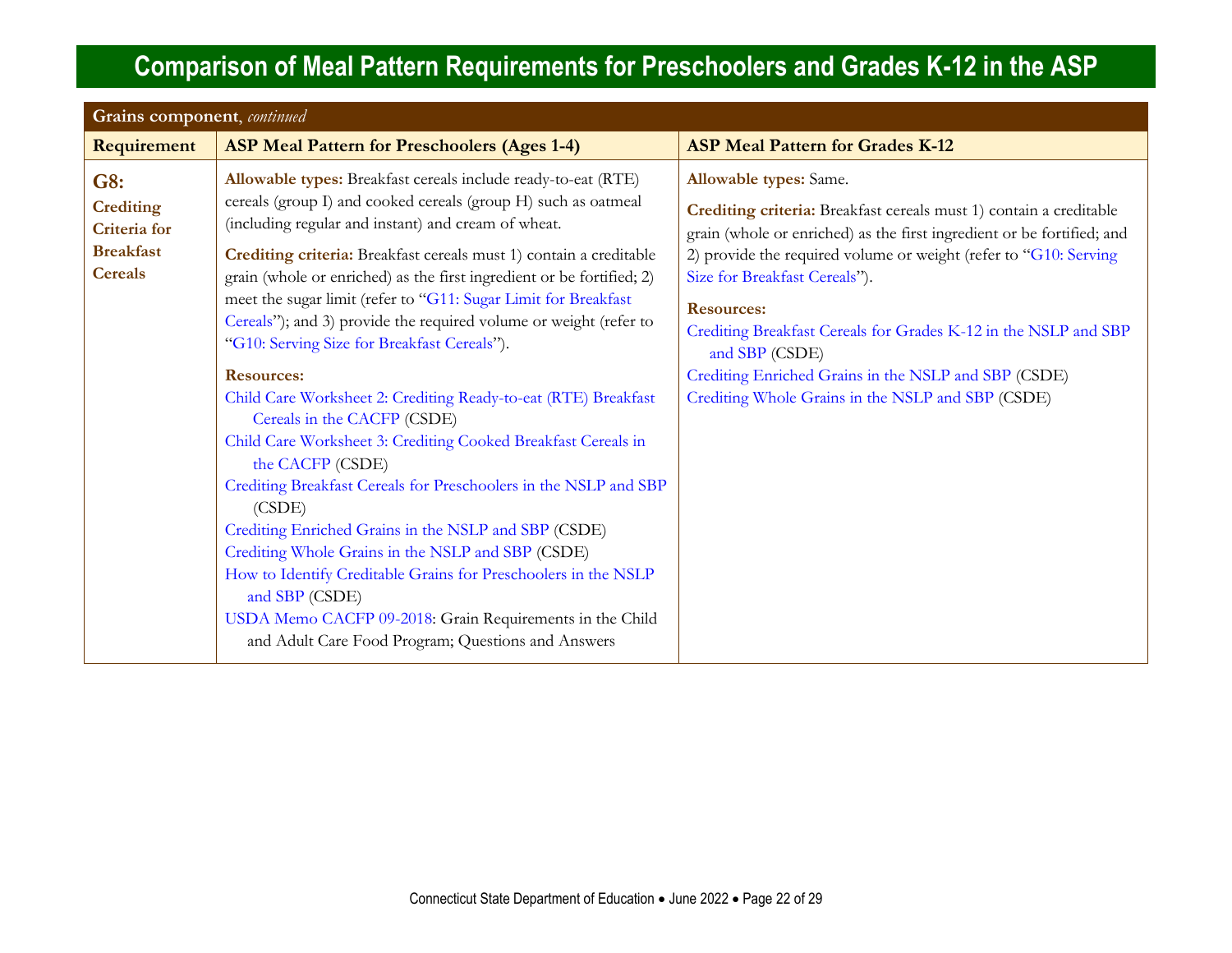| Grains component, continued                                   |                                                                                                                                                                                                                                                                                                                                                                                                                                                                                                                                                                                                                                                                                                                                                                                                                                                                                                                                                                                                                                                                                                                                                                                                                                                                                                                                                           |                                                                                                                                                                                                                   |
|---------------------------------------------------------------|-----------------------------------------------------------------------------------------------------------------------------------------------------------------------------------------------------------------------------------------------------------------------------------------------------------------------------------------------------------------------------------------------------------------------------------------------------------------------------------------------------------------------------------------------------------------------------------------------------------------------------------------------------------------------------------------------------------------------------------------------------------------------------------------------------------------------------------------------------------------------------------------------------------------------------------------------------------------------------------------------------------------------------------------------------------------------------------------------------------------------------------------------------------------------------------------------------------------------------------------------------------------------------------------------------------------------------------------------------------|-------------------------------------------------------------------------------------------------------------------------------------------------------------------------------------------------------------------|
| Requirement                                                   | <b>ASP Meal Pattern for Preschoolers (Ages 1-4)</b>                                                                                                                                                                                                                                                                                                                                                                                                                                                                                                                                                                                                                                                                                                                                                                                                                                                                                                                                                                                                                                                                                                                                                                                                                                                                                                       | <b>ASP Meal Pattern for Grades K-12</b>                                                                                                                                                                           |
| G9:<br><b>WGR Criteria</b><br>for Breakfast<br><b>Cereals</b> | RTE breakfast cereals: The first ingredient must be a whole<br>grain and the cereal must be fortified. The cereal must also meet<br>the sugar limit (refer to "G11: Sugar Limit for Breakfast Cereals").<br>Cooked breakfast cereals: The first ingredient must be a whole<br>grain (or water is the first ingredient and a whole grain is the next<br>ingredient), and the next two grain ingredients (if any) are whole,<br>enriched, bran, or germ. The cereal must also meet the sugar limit<br>(refer to "G11: Sugar Limit for Breakfast Cereals").<br>Serving the same WGR cooked breakfast cereals to<br>preschoolers and grades K-12: Cooked breakfast cereals foods<br>that meet the preschool WGR criteria may or may not meet the<br>WGR criteria for grades K-12. If SFAs serve the same grain foods<br>to preschoolers and grades K-12, these foods must meet the<br>WGR criteria for grades K-12; and must also meet the preschool<br>sugar limit (refer to "Preschoolers and Grades K-5 Eating<br>Together in the NSLP, SBP, and SSO" on page 2).<br><b>Resources:</b><br>Crediting Breakfast Cereals for Preschoolers in the NSLP and SBP<br>(CSDE)<br>Meeting the Whole Grain-rich Requirement for the CACFP<br>(CSDE)<br>USDA Memo CACFP 09-2018: Grain Requirements in the Child<br>and Adult Care Food Program; Questions and Answers | RTE breakfast cereals: None. The ASP meal pattern for grades<br>K-12 does not have a WGR requirement.<br>Cooked breakfast cereals: None. The ASP meal pattern for<br>grades K-12 does not have a WGR requirement. |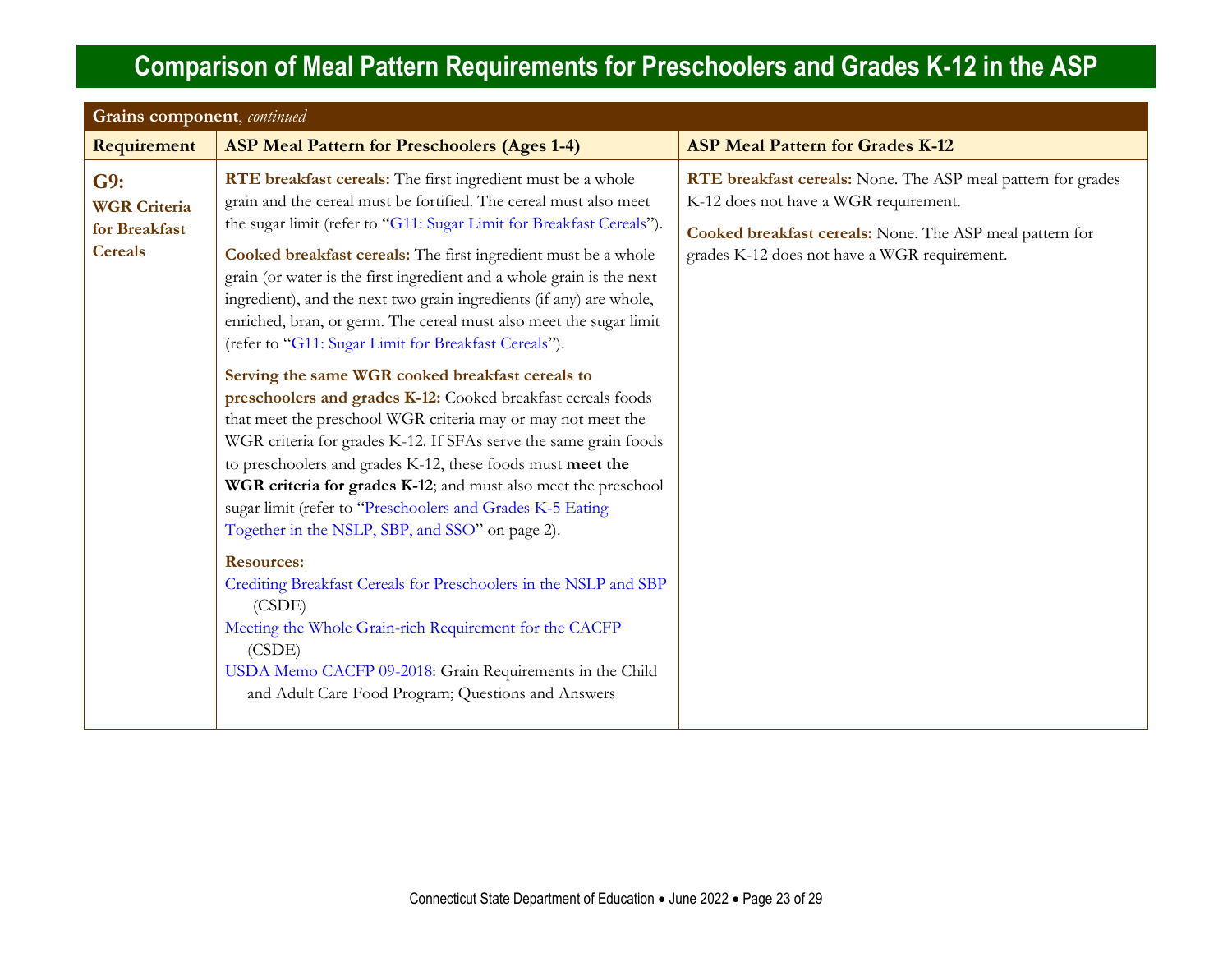<span id="page-23-1"></span><span id="page-23-0"></span>

| Grains component, continued                                           |                                                                                                                                                                                                                                                                                                                                                                                                                                                                                                                                                         |                                                                                                                                                                                                                                                                                                                                                                                                                                                                                                                                                                                                               |
|-----------------------------------------------------------------------|---------------------------------------------------------------------------------------------------------------------------------------------------------------------------------------------------------------------------------------------------------------------------------------------------------------------------------------------------------------------------------------------------------------------------------------------------------------------------------------------------------------------------------------------------------|---------------------------------------------------------------------------------------------------------------------------------------------------------------------------------------------------------------------------------------------------------------------------------------------------------------------------------------------------------------------------------------------------------------------------------------------------------------------------------------------------------------------------------------------------------------------------------------------------------------|
| Requirement                                                           | <b>ASP Meal Pattern for Preschoolers (Ages 1-4)</b>                                                                                                                                                                                                                                                                                                                                                                                                                                                                                                     | <b>ASP Meal Pattern for Grades K-12</b>                                                                                                                                                                                                                                                                                                                                                                                                                                                                                                                                                                       |
| G10:<br><b>Serving Size for</b><br><b>Breakfast</b><br><b>Cereals</b> | Amount for cooked breakfast cereals (group H): Effective<br>October 1, 2021, the required preschool amount is 1/2 ounce<br>equivalent, which equals 1/4 cup cooked or 14 grams dry.<br>Amount for RTE breakfast cereals (group I): Effective                                                                                                                                                                                                                                                                                                            | Amount for cooked breakfast cereals (group H): 1 serving<br>equals 1/2 cup cooked or 25 grams dry.<br>Amount for RTE breakfast cereals (group I): 1 serving equals<br>$\frac{3}{4}$ cup or 1 ounce.                                                                                                                                                                                                                                                                                                                                                                                                           |
|                                                                       | October 1, 2021, the required preschool amount is $\frac{1}{2}$ ounce<br>equivalent, which equals 1/2 cup of flaked or round cereal, 3/4 cup of<br>puffed cereal, and 1/8 cup of granola.<br><b>Resources:</b>                                                                                                                                                                                                                                                                                                                                          | <b>Resources:</b><br>ASP Meal Pattern for Grades K-12 (CSDE)<br>Product Formulation Statement for Documenting Grains/Breads                                                                                                                                                                                                                                                                                                                                                                                                                                                                                   |
|                                                                       | Product Formulation Statement for Documenting Grains in Child<br>Nutrition Programs (USDA)<br>Product Formulation Statement for Documenting Grains in Child<br>Nutrition Programs: Completed Sample (USDA)<br>USDA Final Rule (84 FR 50287): Delayed Implementation of<br>Grains Ounce Equivalents in the Child and Adult Care Food<br>Program                                                                                                                                                                                                          | Servings in the Child and Adult Care Food Program, Summer<br>Food Service Program, and NSLP Afterschool Snacks ((USDA)<br>Product Formulation Statement for Documenting Grains/Breads<br>Servings in the Child and Adult Care Food Program, Summer<br>Food Service Program, and NSLP Afterschool Snacks:<br>Completed Sample (USDA)<br>Servings for Grains/Breads for Grades K-12 in the ASP (CSDE)                                                                                                                                                                                                           |
| G11:<br><b>Sugar Limit for</b><br><b>Breakfast</b><br><b>Cereals</b>  | Limit: Breakfast cereals (RTE and cooked) cannot contain more<br>than 6 grams of sugar per dry ounce $( \leq 21.2 \text{ grams of sucrose and})$<br>other sugars per 100 grams of dry cereal).<br><b>Resources:</b><br>Calculating Sugar Limits for Breakfast Cereals in the CACFP<br>(USDA)<br>Choose Breakfast Cereals that are Lower in Sugar (USDA)<br>Crediting Breakfast Cereals for Preschoolers in the NSLP and SBP<br>(CSDE)<br>USDA Memo CACFP 09-2018: Grain Requirements in the Child<br>and Adult Care Food Program; Questions and Answers | Limit: None<br>Serving the same breakfast cereals to preschoolers and grades<br>K-12: If SFAs serve the same breakfast cereals to preschoolers and<br>grades K-12 in the ASP, the breakfast cereals must comply with the<br>preschool limit for sugars. The exception is when SFAs choose to<br>follow the K-12 ASP meal pattern for preschoolers and grades K-12<br>who eat in the same service area at the same time (refer to<br>"Preschoolers and Grades K-5 Eating Together in the ASP" on<br>page 2).<br><b>Resources:</b><br>Crediting Breakfast Cereals for Grades K-12 in the NSLP and SBP<br>(CSDE) |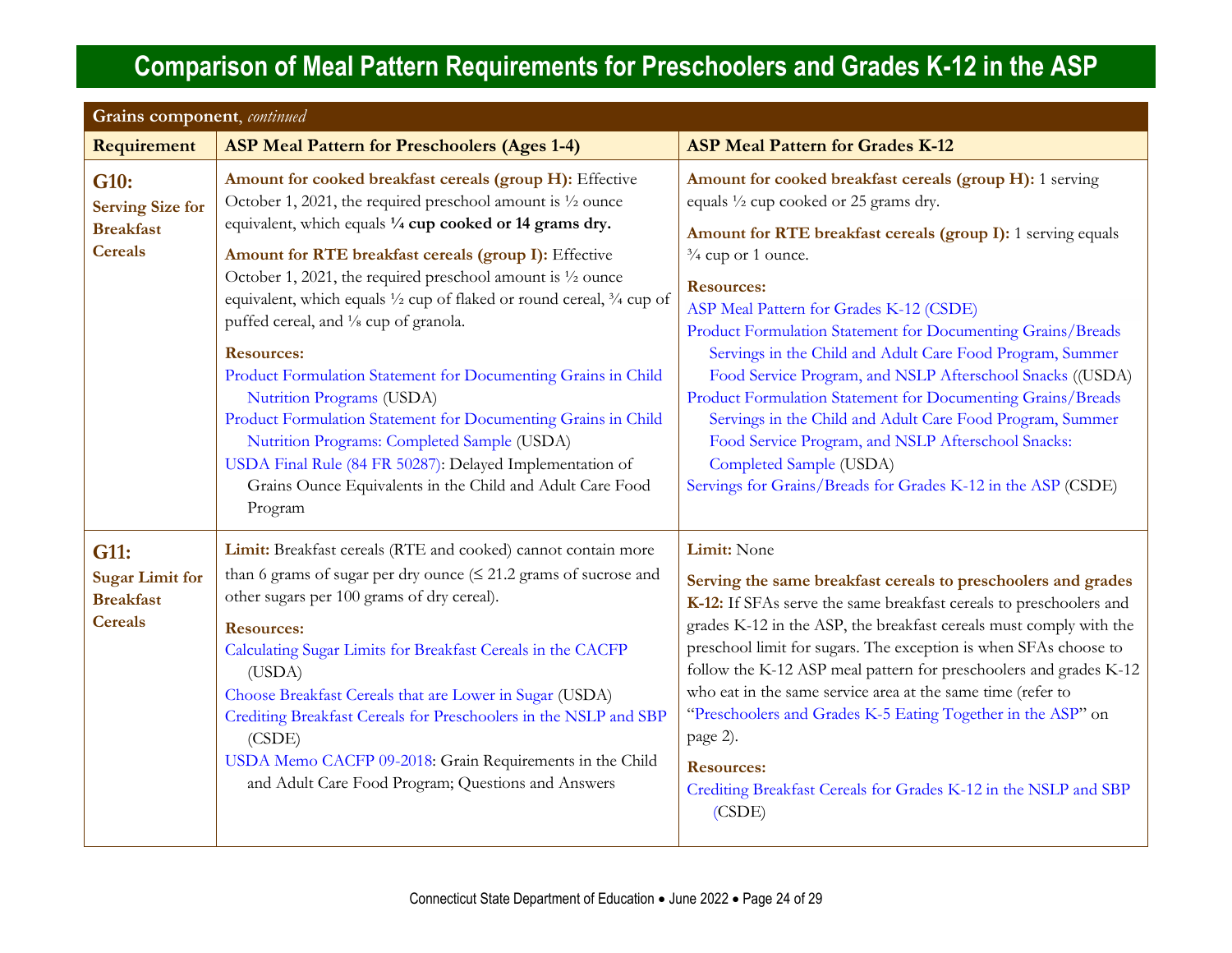r

| <b>Noncreditable Foods (NF)</b>       |                                                                                                                                                                                                                                                                                                                                                                                                                                                                                                                                                                                                                                                                                                                                                                                                                                                                                                                                                                                                                      |                                                                                                                                               |
|---------------------------------------|----------------------------------------------------------------------------------------------------------------------------------------------------------------------------------------------------------------------------------------------------------------------------------------------------------------------------------------------------------------------------------------------------------------------------------------------------------------------------------------------------------------------------------------------------------------------------------------------------------------------------------------------------------------------------------------------------------------------------------------------------------------------------------------------------------------------------------------------------------------------------------------------------------------------------------------------------------------------------------------------------------------------|-----------------------------------------------------------------------------------------------------------------------------------------------|
| Requirement                           | <b>ASP Meal Pattern for Preschoolers (Ages 1-4)</b>                                                                                                                                                                                                                                                                                                                                                                                                                                                                                                                                                                                                                                                                                                                                                                                                                                                                                                                                                                  | <b>ASP Meal Pattern for Grades K-12</b>                                                                                                       |
| <b>NF1:</b><br>Noncreditable<br>foods | Restrictions: Noncreditable foods cannot credit in the ASP meal<br>patterns. Examples include condiments, potato chips, pudding, ice<br>cream, gelatin, cream cheese, bacon, and fruit roll-ups. Some<br>noncreditable foods can be served in addition to the snack components<br>to add variety, help improve acceptability, and satisfy appetites.<br>Examples include maple syrup on pancakes, salad dressing on tossed<br>greens, and condiments such as ketchup or mustard on sandwiches.<br>Menu planning considerations: Snacks that include a noncreditable<br>food must also include the minimum serving of at least two creditable<br>snack components. For example, a snack of strawberry gelatin<br>(noncreditable food), whole-grain crackers (grains/breads component),<br>and low-fat unflavored milk (milk component) is only reimbursable if<br>the milk and crackers provide the minimum required serving.<br><b>Resources:</b><br>Noncreditable Foods for Preschoolers in the NSLP and SBP (CSDE) | <b>Restrictions:</b> Same<br>Menu planning considerations: Same<br><b>Resources:</b><br>Noncreditable Foods for Grades K-12 in the ASP (CSDE) |
| <b>NF2:</b><br>Water                  | Requirement: The Healthy Hunger-Free Kids Act requires that<br>schools must make drinking water available to children at no charge<br>where meals are served during the meal service, including the ASP.<br>Water does not credit as a meal pattern component and cannot be<br>offered in place of the required meal components. Snack menus cannot<br>offer a choice between water and milk or juice.<br><b>Resources:</b><br>USDA Memo SP 19-2018: Clarification on the Milk and Water<br>Requirements in the School Meal Programs<br>USDA Memo SP 49-2016 and CACFP 18-2016: Resources for Making<br>Potable Water Available in Schools and Child Care Facilities                                                                                                                                                                                                                                                                                                                                                 | Same                                                                                                                                          |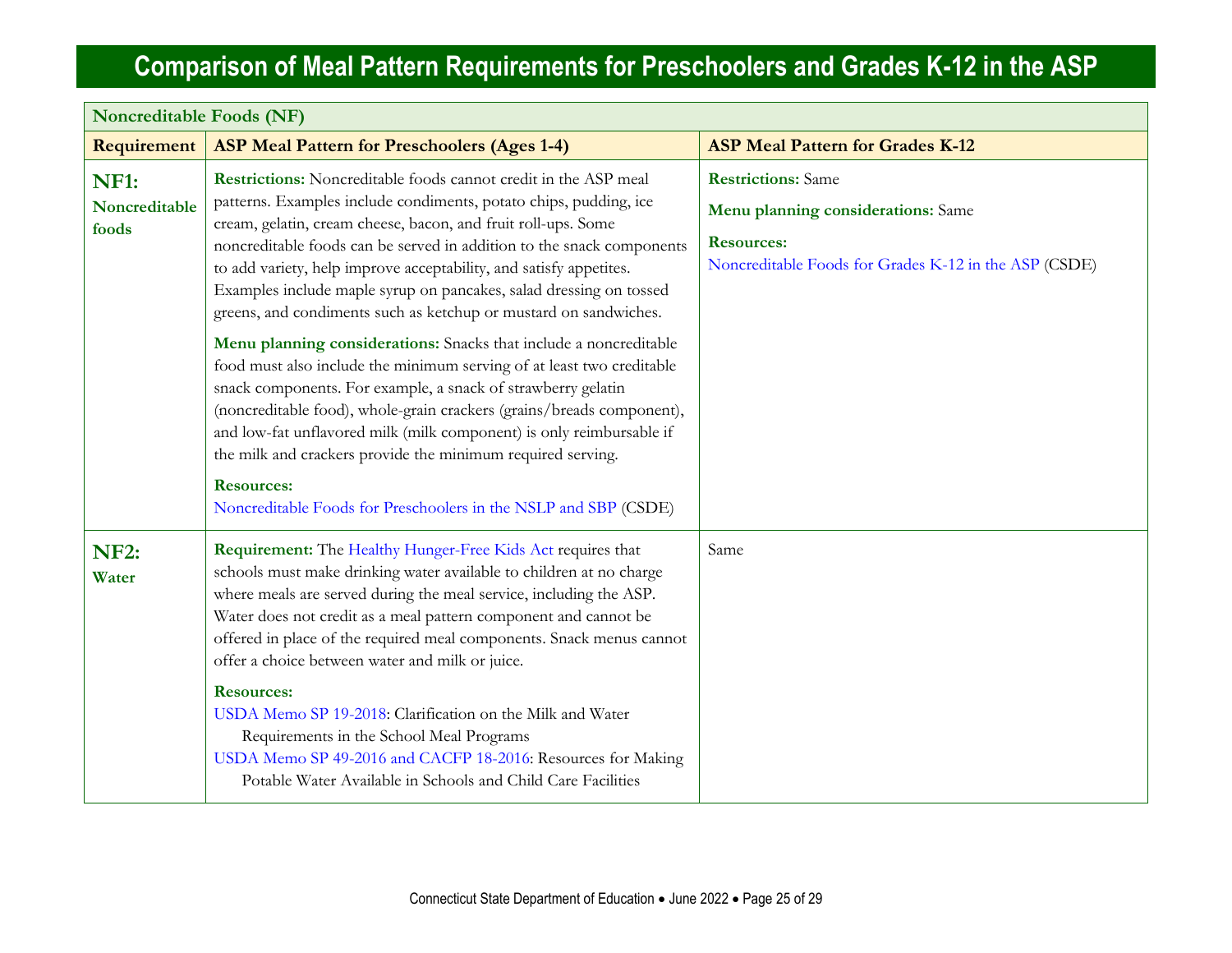| <b>Nutrition Standards (NS)</b>                     |                                                                                                                                                                                                                                                                                                                                                                                                                                                                                                                                                                                                                                                                                                                                                                                                                                                                                                                                                                                                          |                                                                                                                                                                                                                                                                                                                                                                                                                                                                                                                                                                                                                                                                                                    |  |
|-----------------------------------------------------|----------------------------------------------------------------------------------------------------------------------------------------------------------------------------------------------------------------------------------------------------------------------------------------------------------------------------------------------------------------------------------------------------------------------------------------------------------------------------------------------------------------------------------------------------------------------------------------------------------------------------------------------------------------------------------------------------------------------------------------------------------------------------------------------------------------------------------------------------------------------------------------------------------------------------------------------------------------------------------------------------------|----------------------------------------------------------------------------------------------------------------------------------------------------------------------------------------------------------------------------------------------------------------------------------------------------------------------------------------------------------------------------------------------------------------------------------------------------------------------------------------------------------------------------------------------------------------------------------------------------------------------------------------------------------------------------------------------------|--|
| Requirement                                         | <b>ASP Meal Pattern for Preschoolers (Ages 1-4)</b>                                                                                                                                                                                                                                                                                                                                                                                                                                                                                                                                                                                                                                                                                                                                                                                                                                                                                                                                                      | <b>ASP Meal Pattern for Grades K-12</b>                                                                                                                                                                                                                                                                                                                                                                                                                                                                                                                                                                                                                                                            |  |
| <b>NS1:</b><br><b>Nutrition</b><br><b>Standards</b> | <b>Requirements:</b> The preschool meal patterns require sugar limits<br>for yogurt (refer to "MMA5: Yogurt and Soy Yogurt" and breakfast<br>cereals (refer to "G8: Crediting Criteria for Breakfast Cereals"), and<br>at least one serving of WGR grains per day (refer to "G4: WGR<br>Requirement").<br><b>Best practices:</b> The USDA's <i>CACFP Best Practices</i> recommends<br>additional optional best practices that reflect recommendations<br>from the Dietary Guidelines for Americans and the National<br>Academy of Medicine to help increase children's consumption of<br>vegetables, fruits, and whole grains; and reduce the consumption of<br>added sugars and saturated fats.<br><b>Resources:</b><br>Breakfast Meal Pattern for Preschoolers (CSDE)<br><b>CACFP Best Practices (USDA)</b><br>Lunch Meal Pattern for Preschoolers (CSDE)<br>USDA Memo CACFP 15-2016: Optional Best Practices to Further<br>Improve Nutrition in the Child and Adult Care Food Program<br>Meal Pattern | <b>Requirements:</b> None<br>Serving the same foods to preschoolers and grades K-12: If<br>SFAs serve the same breakfast cereals and yogurt to preschoolers<br>and grades K-12 in the ASP, these foods must comply with the<br>preschool limit for sugars. The exception is when SFAs choose to<br>follow the K-12 ASP meal pattern for preschoolers and grades K-12<br>who eat in the same service area at the same time (refer to<br>"Preschoolers and Grades K-5 Eating Together in the ASP" on page<br>2).<br>If SFAs serve the same grain foods to preschoolers and grades K-<br>12 in the ASP, at least one serving of grains per day must comply<br>with the WGR criteria for preschoolers. |  |
| <b>Offer versus Serve (OVS)</b>                     |                                                                                                                                                                                                                                                                                                                                                                                                                                                                                                                                                                                                                                                                                                                                                                                                                                                                                                                                                                                                          |                                                                                                                                                                                                                                                                                                                                                                                                                                                                                                                                                                                                                                                                                                    |  |
| <b>OVS1:</b><br><b>Offer versus</b><br>Serve (OVS)  | Not allowed in the ASP.                                                                                                                                                                                                                                                                                                                                                                                                                                                                                                                                                                                                                                                                                                                                                                                                                                                                                                                                                                                  | Not allowed in the ASP.                                                                                                                                                                                                                                                                                                                                                                                                                                                                                                                                                                                                                                                                            |  |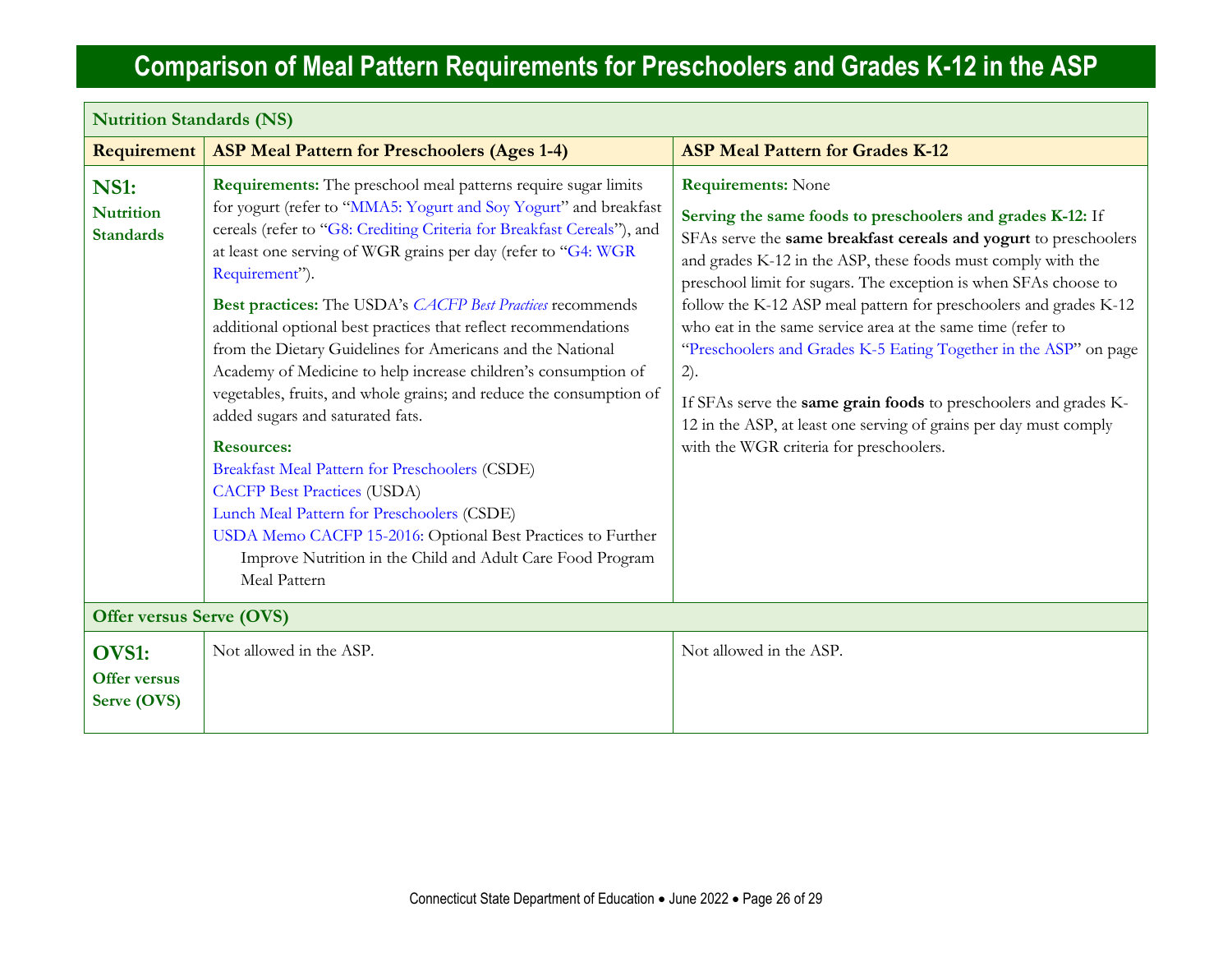#### **Regulations and Policy**

- Healthy, Hunger-Free Kids Act of 2010: <https://www.fns.usda.gov/healthy-hunger-free-kids-act-2010>
- National School Lunch Program Regulations (7 CFR 210): [https://www.ecfr.gov/current/title-7/subtitle-B/chapter-](https://www.ecfr.gov/current/title-7/subtitle-B/chapter-II/subchapter-A/part-210)[II/subchapter-A/part-210](https://www.ecfr.gov/current/title-7/subtitle-B/chapter-II/subchapter-A/part-210)
- USDA Final Rule (81 FR 24347): CACFP Meal Pattern Revisions Related to the Healthy, Hunger-Free Kids Act of 2010 [https://www.federalregister.gov/documents/2016/04/25/2016-](https://www.federalregister.gov/documents/2016/04/25/2016-09412/child-and-adult-care-food-program-meal-pattern-revisions-related-to-the-healthy-hunger-free-kids-act) [09412/child-and-adult-care-food-program-meal-pattern](https://www.federalregister.gov/documents/2016/04/25/2016-09412/child-and-adult-care-food-program-meal-pattern-revisions-related-to-the-healthy-hunger-free-kids-act)[revisions-related-to-the-healthy-hunger-free-kids-act](https://www.federalregister.gov/documents/2016/04/25/2016-09412/child-and-adult-care-food-program-meal-pattern-revisions-related-to-the-healthy-hunger-free-kids-act)
- USDA Final Rule Corrections (81 FR 75671): Child and Adult Care Food Program: Meal Pattern Revisions Related to the Healthy, Hunger-Free Kids Act of 2010: [https://www.federalregister.gov/documents/2016/11/01/2016-](https://www.federalregister.gov/documents/2016/11/01/2016-26339/child-and-adult-care-food-program-meal-pattern-revisions-related-to-the-healthy-hunger-free-kids-act) [26339/child-and-adult-care-food-program-meal-pattern](https://www.federalregister.gov/documents/2016/11/01/2016-26339/child-and-adult-care-food-program-meal-pattern-revisions-related-to-the-healthy-hunger-free-kids-act)
	- [revisions-related-to-the-healthy-hunger-free-kids-act](https://www.federalregister.gov/documents/2016/11/01/2016-26339/child-and-adult-care-food-program-meal-pattern-revisions-related-to-the-healthy-hunger-free-kids-act)
- USDA Final Rule (84 FR 50287): Delayed Implementation of Grains Ounce Equivalents in the Child and Adult Care Food Program: [https://www.federalregister.gov/documents/2019/09/25/2019-](https://www.federalregister.gov/documents/2019/09/25/2019-20808/delayed-implementation-of-grains-ounce-equivalents-in-the-child-and-adult-care-food-program) [20808/delayed-implementation-of-grains-ounce-equivalents-in](https://www.federalregister.gov/documents/2019/09/25/2019-20808/delayed-implementation-of-grains-ounce-equivalents-in-the-child-and-adult-care-food-program)[the-child-and-adult-care-food-program](https://www.federalregister.gov/documents/2019/09/25/2019-20808/delayed-implementation-of-grains-ounce-equivalents-in-the-child-and-adult-care-food-program)
- USDA Memo CACFP 09-2017: Vegetable and Fruit Requirements in the Child and Adult Care Food Program; Questions and Answer:

[https://www.fns.usda.gov/cacfp/vegetable-and-fruit](https://www.fns.usda.gov/cacfp/vegetable-and-fruit-requirements-cacfp-qas)[requirements-cacfp-qas](https://www.fns.usda.gov/cacfp/vegetable-and-fruit-requirements-cacfp-qas)

- USDA Memo CACFP 09-2018: Grain Requirements in the Child and Adult Care Food Program; Questions and Answers: [https://www.fns.usda.gov/cacfp/grain-requirements-cacfp](https://www.fns.usda.gov/cacfp/grain-requirements-cacfp-questions-and-answers)[questions-and-answers](https://www.fns.usda.gov/cacfp/grain-requirements-cacfp-questions-and-answers)
- USDA Memo CACFP 16-2017: Grain-Based Desserts in the Child and Adult Care Food Program: [https://www.fns.usda.gov/cacfp/grain-based-desserts-child](https://www.fns.usda.gov/cacfp/grain-based-desserts-child-and-adult-care-food-program)[and-adult-care-food-program](https://www.fns.usda.gov/cacfp/grain-based-desserts-child-and-adult-care-food-program)
- USDA Memo SP 05-2022: Meal Requirements Under the National School Lunch Program and School Breakfast Program: Questions and Answers for Program Operators Updated to Support the Transitional Standards for Milk, Whole Grains, and Sodium Effective July 1, 2022: [https://www.fns.usda.gov/cn/sp052022-questions-answers](https://www.fns.usda.gov/cn/sp052022-questions-answers-program-operators)[program-operators](https://www.fns.usda.gov/cn/sp052022-questions-answers-program-operators)
- USDA Memo SP 34-2019, CACFP 15-2019 and SFSP 15-2019: Crediting Coconut, Hominy, Corn Masa, and Masa Harina in the Child Nutrition Programs: [https://www.fns.usda.gov/cn/crediting-coconut-hominy-corn](https://www.fns.usda.gov/cn/crediting-coconut-hominy-corn-masa-and-masa-harina-child-nutrition-programs)[masa-and-masa-harina-child-nutrition-programs](https://www.fns.usda.gov/cn/crediting-coconut-hominy-corn-masa-and-masa-harina-child-nutrition-programs)
- USDA Memo SP 37-2017: Flexibility for Co-Mingled Preschool Meals: Questions and Answers:

[https://www.fns.usda.gov/school-meals/flexibility-co-mingled](https://www.fns.usda.gov/school-meals/flexibility-co-mingled-preschool-meals-questions-and-answers)[preschool-meals-questions-and-answers](https://www.fns.usda.gov/school-meals/flexibility-co-mingled-preschool-meals-questions-and-answers)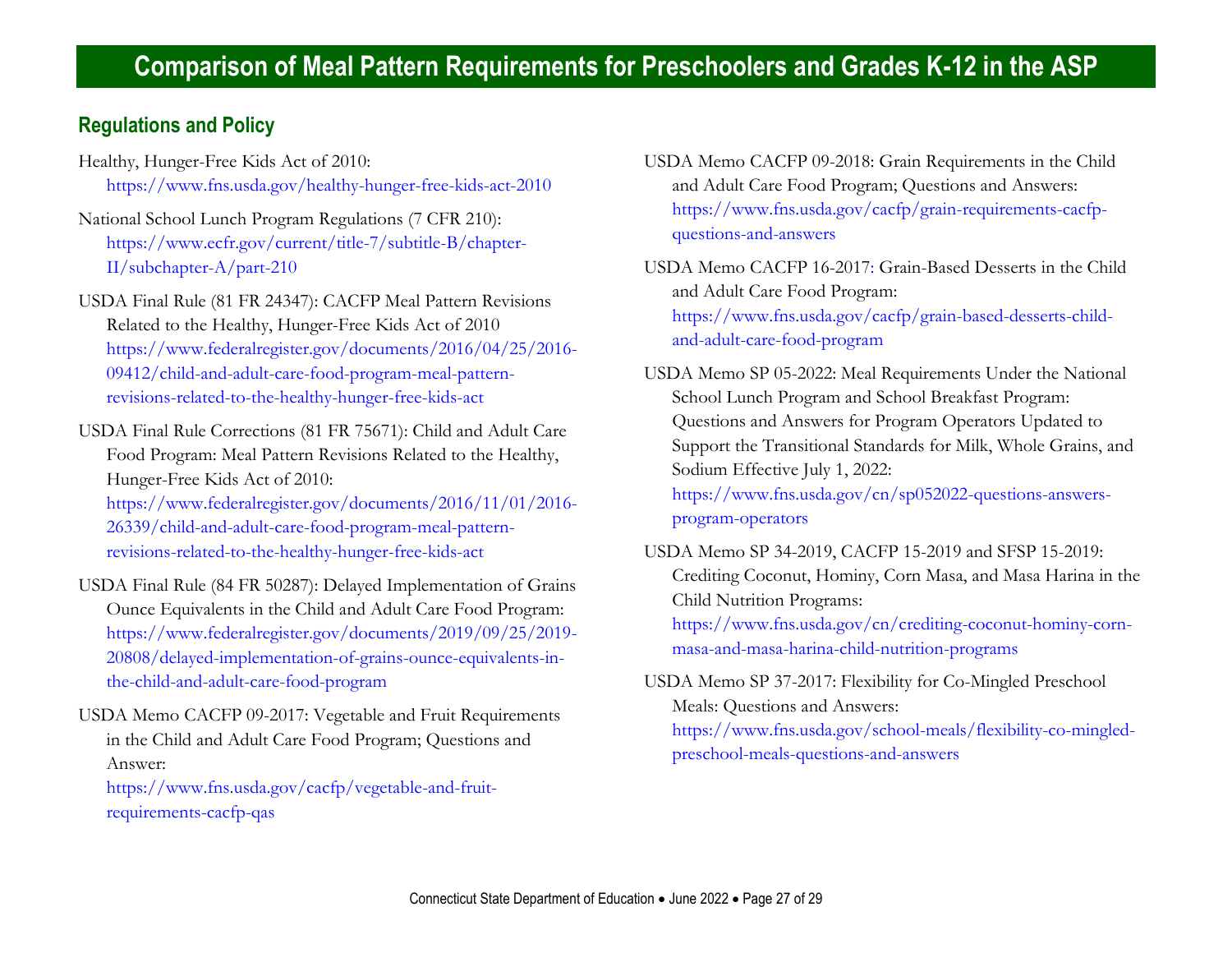#### **Resources**

- Afterschool Snack Program (CSDE webpage): [https://portal.ct.gov/SDE/Nutrition/Afterschool-Snack-](https://portal.ct.gov/SDE/Nutrition/Afterschool-Snack-Program)[Program](https://portal.ct.gov/SDE/Nutrition/Afterschool-Snack-Program)
- Afterschool Snack Program Handbook (CSDE): [https://portal.ct.gov/-/media/SDE/Nutrition/ASP/](https://portal.ct.gov/-/media/SDE/Nutrition/ASP/‌ASP_Handbook.pdf) [ASP\\_Handbook.pdf](https://portal.ct.gov/-/media/SDE/Nutrition/ASP/‌ASP_Handbook.pdf)
- Crediting Foods for Grades K-12 in the ASP (CSDE webpage): [https://portal.ct.gov/SDE/Nutrition/Afterschool-Snack-](https://portal.ct.gov/SDE/Nutrition/Afterschool-Snack-Program/Documents#CreditingFoodsGradesK-12)[Program/Documents#CreditingFoodsGradesK-12](https://portal.ct.gov/SDE/Nutrition/Afterschool-Snack-Program/Documents#CreditingFoodsGradesK-12)
- Crediting Foods in Preschool Menus (CSDE webpage): [https://portal.ct.gov/SDE/Nutrition/Meal-Patterns-](https://portal.ct.gov/SDE/Nutrition/Meal-Patterns-Preschoolers-in-School-Nutrition-Programs/Related-Resources)[Preschoolers-in-School-Nutrition-Programs/Related-Resources](https://portal.ct.gov/SDE/Nutrition/Meal-Patterns-Preschoolers-in-School-Nutrition-Programs/Related-Resources)
- Crediting Summary Charts for the Meal Patterns for Grades K-12 in the School Nutrition Programs (CSDE): [https://portal.ct.gov/-/media/SDE/Nutrition/NSLP/](https://portal.ct.gov/-/media/SDE/Nutrition/NSLP/Crediting/Crediting_Summary_‌Charts_SNP_Grades_K-12.pdf) [Crediting/Crediting\\_Summary\\_Charts\\_SNP\\_Grades\\_K-12.pdf.](https://portal.ct.gov/-/media/SDE/Nutrition/NSLP/Crediting/Crediting_Summary_‌Charts_SNP_Grades_K-12.pdf)
- Crediting Summary Charts for the Preschool Meal Patterns of the School Nutrition Programs (CSDE): [https://portal.ct.gov/-/media/SDE/Nutrition/CACFP/](https://portal.ct.gov/-/media/SDE/Nutrition/CACFP/‌Crediting/Crediting_Summary_Charts_SNP_Preschool.pdf) [Crediting/Crediting\\_Summary\\_Charts\\_SNP\\_Preschool.pdf.](https://portal.ct.gov/-/media/SDE/Nutrition/CACFP/‌Crediting/Crediting_Summary_Charts_SNP_Preschool.pdf)
- Laws and Regulations (CSDE webpage): [https://portal.ct.gov/SDE/Nutrition/Laws-and-Regulations-for-](https://portal.ct.gov/SDE/Nutrition/Laws-and-Regulations-for-Child-Nutrition-Programs)[Child-Nutrition-Programs](https://portal.ct.gov/SDE/Nutrition/Laws-and-Regulations-for-Child-Nutrition-Programs)
- ASP Meal Pattern for Grades K-12 (CSDE webpage): [https://portal.ct.gov/-/media/SDE/Nutrition/ASP/](https://portal.ct.gov/-/media/SDE/Nutrition/ASP/‌Meal_Pattern_ASP_grades_K-12.pdf) [Meal\\_Pattern\\_ASP\\_grades\\_K-12.pdf](https://portal.ct.gov/-/media/SDE/Nutrition/ASP/‌Meal_Pattern_ASP_grades_K-12.pdf)

Meal Patterns for Preschoolers in School Nutrition Programs (CSDE webpage): [https://portal.ct.gov/SDE/Nutrition/Meal-Patterns-](https://portal.ct.gov/SDE/Nutrition/Meal-Patterns-Preschoolers-in-School-Nutrition-Programs)[Preschoolers-in-School-Nutrition-Programs](https://portal.ct.gov/SDE/Nutrition/Meal-Patterns-Preschoolers-in-School-Nutrition-Programs)

Menu Planning Guide for Preschoolers in the NSLP and SBP (CSDE): [https://portal.ct.gov/-/media/SDE/Nutrition/NSLP/](https://portal.ct.gov/-/media/SDE/Nutrition/NSLP/Preschool/Menu_Planning_Guide_Preschool.pdf)

[Preschool/Menu\\_Planning\\_Guide\\_Preschool.pdf](https://portal.ct.gov/-/media/SDE/Nutrition/NSLP/Preschool/Menu_Planning_Guide_Preschool.pdf)

- Nutrition Standards for CACFP Meals and Snacks (USDA webpage): https://www.fns.usda.gov/cacfp/meals-and-snacks
- Operational Memoranda for School Nutrition Programs (CSDE webpage): [https://portal.ct.gov/SDE/Lists/Operational-Memoranda-for-](https://portal.ct.gov/SDE/Lists/Operational-Memoranda-for-School-Nutrition-Programs)[School-Nutrition-Programs](https://portal.ct.gov/SDE/Lists/Operational-Memoranda-for-School-Nutrition-Programs)
- Program Guidance for School Nutrition Programs (CSDE webpage): [https://portal.ct.gov/SDE/Nutrition/Program-Guidance-School-](https://portal.ct.gov/SDE/Nutrition/Program-Guidance-School-Nutrition-Programs)[Nutrition-Programs](https://portal.ct.gov/SDE/Nutrition/Program-Guidance-School-Nutrition-Programs)
- Resources for the Preschool Meal Patterns (CSDE): [https://portal.ct.gov/-/media/SDE/Nutrition/NSLP/](https://portal.ct.gov/-/media/SDE/Nutrition/NSLP/‌Preschool/Resources_Preschool_Meal_Patterns.pdf) [Preschool/Resources\\_Preschool\\_Meal\\_Patterns.pdf](https://portal.ct.gov/-/media/SDE/Nutrition/NSLP/‌Preschool/Resources_Preschool_Meal_Patterns.pdf)
- Resources for the School Meal Patterns for Grades K-12 (CSDE): [https://portal.ct.gov/-/media/SDE/Nutrition/NSLP/](https://portal.ct.gov/-/media/SDE/Nutrition/NSLP/MealPattern/ResourcesSchoolMealPatterns_gradesK-12.pdf) [MealPattern/Resources\\_School\\_Meal\\_Patterns\\_grades\\_K-12.pdf](https://portal.ct.gov/-/media/SDE/Nutrition/NSLP/MealPattern/ResourcesSchoolMealPatterns_gradesK-12.pdf)
- Special Diets in School Nutrition Programs (CSDE webpage): [https://portal.ct.gov/SDE/Nutrition/Special-Diets-in-School-](https://portal.ct.gov/SDE/Nutrition/Special-Diets-in-School-Nutrition-Programs)[Nutrition-Programs](https://portal.ct.gov/SDE/Nutrition/Special-Diets-in-School-Nutrition-Programs)